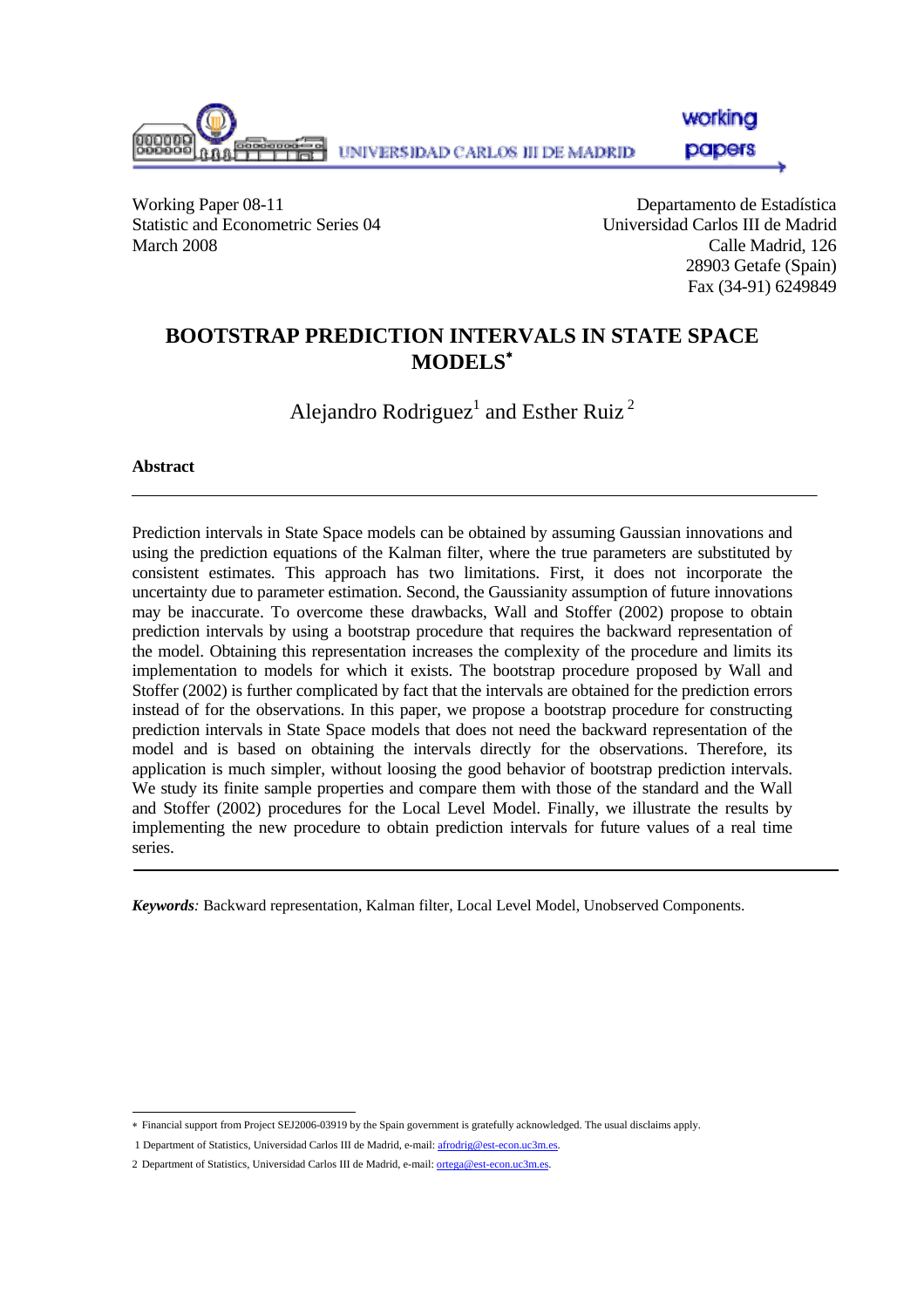# Bootstrap Prediction Intervals in State Space Models

Alejandro Rodriguez and Esther Ruiz∗†

March 2008

#### Abstract

Prediction intervals in State Space models can be obtained by assuming Gaussian innovations and using the prediction equations of the Kalman filter, where the true parameters are substituted by consistent estimates. This approach has two limitations. First, it does not incorporate the uncertainty due to parameter estimation. Second, the Gaussianity assumption of future innovations may be inaccurate. To overcome these drawbacks, [Wall](#page-26-0) [and Stoffer](#page-26-0) [\(2002\)](#page-26-0) propose to obtain prediction intervals by using a bootstrap procedure that requires the backward representation of the model. Obtaining this representation increases the complexity of the procedure and limits its implementation to models for which it exists. The bootstrap procedure proposed by [Wall and Stoffer](#page-26-0) [\(2002\)](#page-26-0) is further complicated by fact that the intervals are obtained for the prediction errors instead of for the observations. In this paper, we propose a bootstrap procedure for constructing prediction intervals in State Space models that does not need the backward representation of the model and is based on obtaining the intervals directly for the observations. Therefore, its application is much simpler, without loosing the good behavior of bootstrap prediction intervals. We study its finite sample properties and compare them with those of the standard and the [Wall and Stoffer](#page-26-0) [\(2002\)](#page-26-0) procedures for the Local Level Model. Finally, we illustrate the results by implementing the new procedure to obtain prediction intervals for future values of a real time series.

Keywords: Backward representation, Kalman filter, Local Level Model, Unobserved Components.

<sup>∗</sup>Corresponding author, Department of Statistics, Universidad Carlos III de Madrid, e-mail: ortega@est-econ.uc3m.es.

<sup>†</sup>Financial support from Project SEJ2006-03919 by the Spain government is gratefully acknowledged. The usual disclaims apply.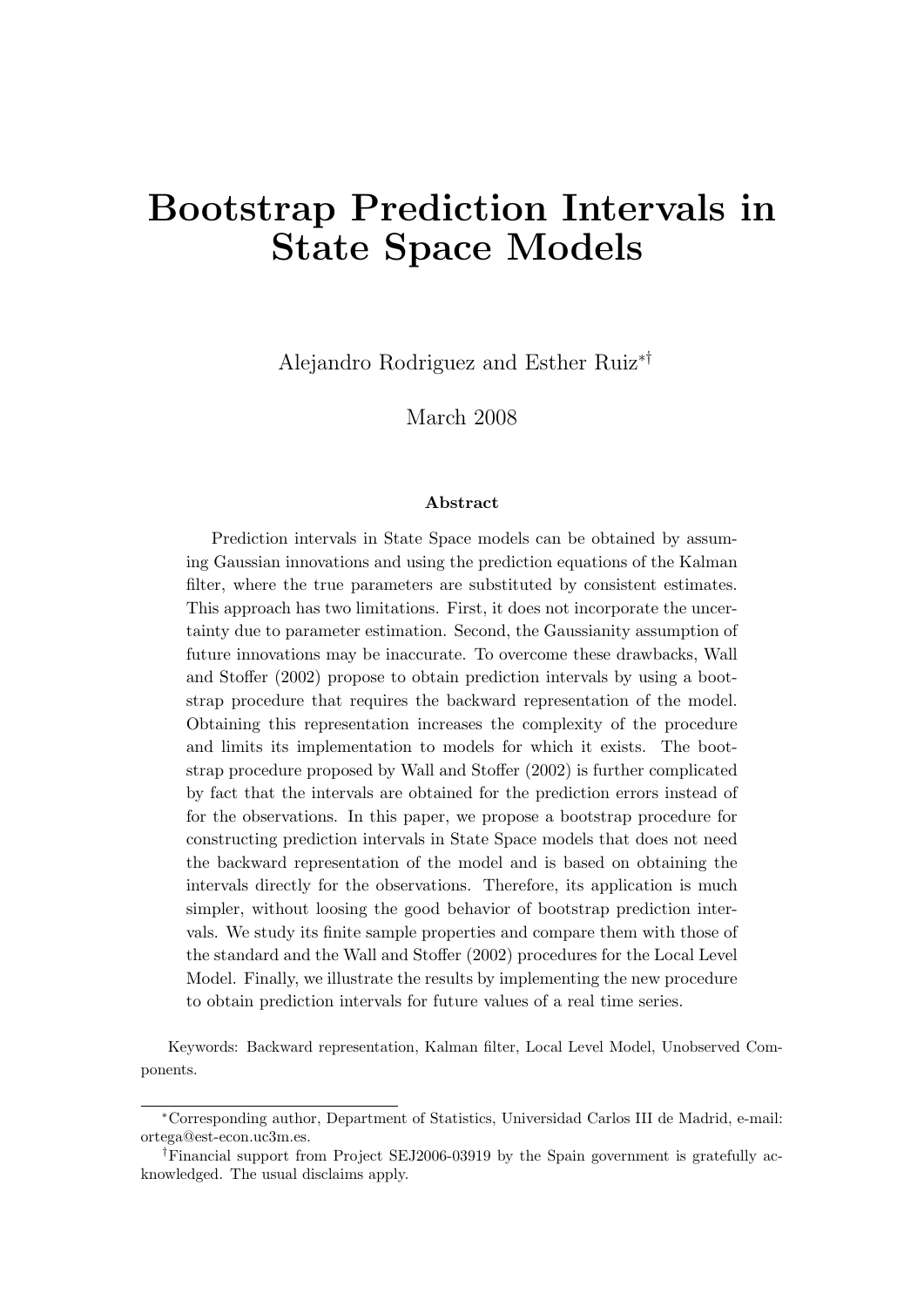# 1 Introduction

When analyzing economic and financial time series, sometimes it is useful to decompose them into latent components such as, for example, trend, seasonal, cyclic and irregular component which have a direct interpretation; see [Harvey](#page-25-0) [\(1989\)](#page-25-0) and [Durbin and Koopman](#page-25-1) [\(2001\)](#page-25-1) for extensive descriptions of Unobserved Component models. The empirical applications of these models are very wide; for instance, the evolution of inflation could be represented by a model with long-run level, seasonal and transitory components; see, for example, [Ball et al.](#page-24-0) [\(1990\)](#page-24-0), [Evans](#page-25-2) [\(1991\)](#page-25-2), [Kim](#page-25-3) [\(1993\)](#page-25-3) and [Broto and Ruiz](#page-24-1) [\(2006\)](#page-24-1). [Cavaglia](#page-24-2) [\(1992\)](#page-24-2) analyzes the dynamic behavior of ex-ante real interest differentials across countries by a linear model in which the ex-post real interest differential is expressed as the exante real interest differential (underlying unobserved component) plus the cross country differential inflation forecast error. When modelling financial returns, the volatility can also be modelled as an unobserved component as in the Stochastic Volatility (SV) models proposed by [Taylor](#page-25-4) [\(1982\)](#page-25-4) and popularized by [Harvey et al.](#page-25-5) [\(1994\)](#page-25-5).

The parameters of models with unobserved components can be estimated by Quasi-Maximum Likelihood (QML) by casting the model in the State Space (SS) form and using the Kalman filter to obtain the one-step ahead prediction error expression of the Gaussian likelihood. Once the parameters have been estimated, the unknown parameters can be substituted by the corresponding QML estimates, so that the filter provides estimations and predictions of the unobserved components. It also delivers future predictions of the series of interest together with their corresponding mean square errors (MSE). However, these MSEs are based on assuming known parameters and Gaussian errors. Therefore, the corresponding prediction intervals may be inaccurate, because they do not incorporate the variability due to parameter estimation, and also, because the Normal distribution could be different from the true one. In the context of ARIMA models several, authors propose to use bootstrap procedures to construct prediction intervals that overcome these limitations. The seminal paper in this area is [Thombs and Schu-](#page-25-6)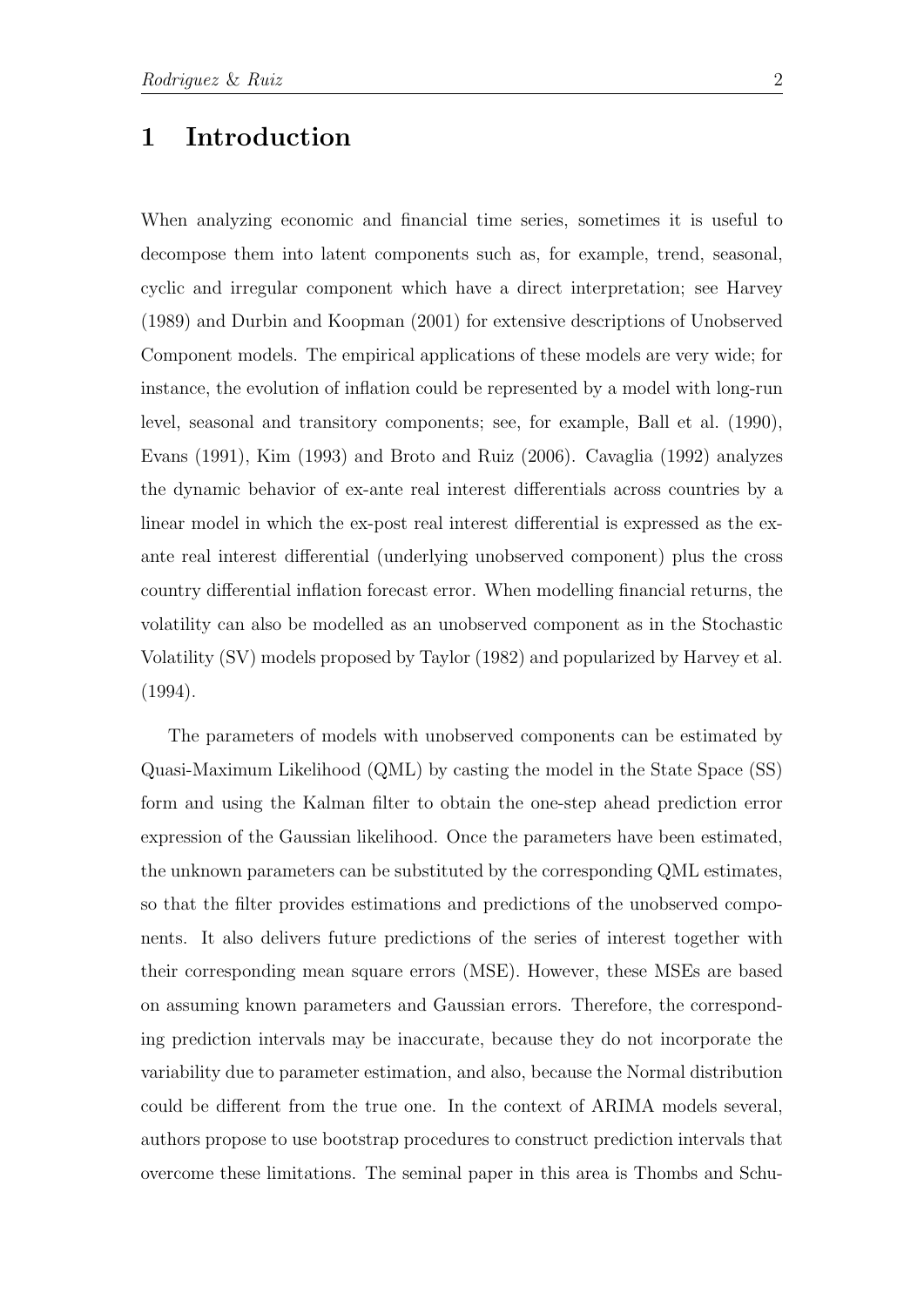[cany](#page-25-6) [\(1990\)](#page-25-6) who propose a bootstrap procedure to obtain prediction intervals for  $AR(p)$  models based on estimating directly the distribution of the conditional predictions. They propose to incorporate the uncertainty due to parameter estimation by generating bootstrap replicates of the observed series and estimating parameters in each of them. All bootstrap replicates have the same last  $p$  values and, consequently, the procedure of [Thombs and Schucany](#page-25-6) [\(1990\)](#page-25-6) requires the use of the backward representation of the model. The need of this representation complicates computationally the procedure and limits its implementation to models with it. On the other hand, [Pascual et al.](#page-25-7) [\(2004\)](#page-25-7) show that when trying to incorporate parameter uncertainty in prediction intervals, there is not need of fixing the last p observations of each bootstrap replicate. They only fix the last p observations to obtain bootstrap replicates of future values of the series but the estimated parameters are bootstrapped without fixing any observation in the sample. Consequently, the backward representation is unnecessary, which simplifies the construction of bootstrap prediction intervals and allows to extend the procedure to models without such representation.

Unlike ARIMA models, models with unobserved components may have several disturbances. Therefore, the bootstrap procedures proposed by [Thombs and](#page-25-6) [Schucany](#page-25-6) [\(1990\)](#page-25-6) and [Pascual et al.](#page-25-7) [\(2004\)](#page-25-7) cannot be directly applied to them. However, the innovation form of SS models has only one disturbance. Consequently, [Wall and Stoffer](#page-26-0) [\(2002\)](#page-26-0) propose using it to obtain prediction intervals for future observations. However, as in [Thombs and Schucany](#page-25-6) [\(1990\)](#page-25-6), the bootstrap procedure proposed by [Wall and Stoffer](#page-26-0) [\(2002\)](#page-26-0) requires the use of the backward representation. Furthermore, its implementation is complicated by the fact that the bootstrap density of the prediction errors is obtained in two steps. First, the density that takes into account the parameter estimation uncertainty is obtained and then the density that takes into in account the variability of future innovations. Finally, these two densities are combined in the overall density of the prediction errors that is itself used to obtain the density of future observations. They show that their procedure works well in the context of Gaussian SS models. Moreover, [Pfeffermann and Tiller](#page-25-8) [\(2005\)](#page-25-8) show that the bootstrap estimator of the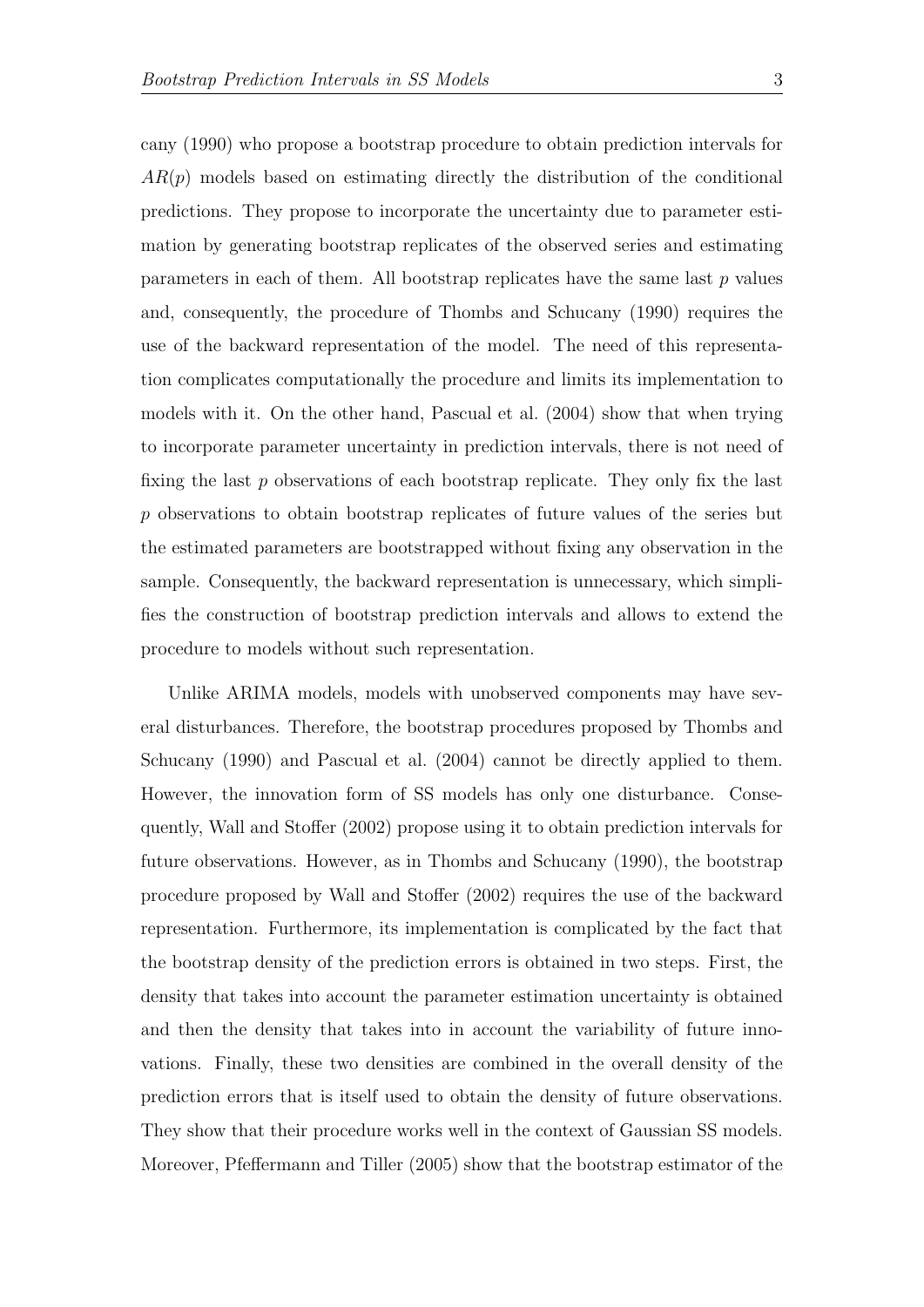underlying unobserved component based on the innovation form is asymptotically consistent. However, it is computationally complicated to implement in practice and to extend to more general models the bootstrap procedure proposed by [Wall](#page-26-0) [and Stoffer](#page-26-0) [\(2002\)](#page-26-0). Alternatively, following [Pascual et al.](#page-25-7) [\(2004\)](#page-25-7), in this paper we propose a bootstrap procedure to obtain directly prediction intervals of future observations in SS models that does not require the backward representation. As in [Wall and Stoffer](#page-26-0) [\(2002\)](#page-26-0), our proposed bootstrap procedure is based on the innovation form of SS models. We show that the new procedure has the advantage of being much simpler without loosing the good behavior of bootstrap prediction intervals. The finite sample behavior of the new intervals is compared with intervals based on the standard Kalman filter and on the [Wall and Stoffer](#page-26-0) [\(2002\)](#page-26-0) procedure in the context of Gaussian and non-Gaussian linear SS models.

The rest of the paper is organized as follows. Section 2 describes the Kalman filter, the innovation representation and the construction of prediction intervals. Section 3 deals with the construction of bootstrap prediction intervals in SS models. We first describe the procedure proposed by [Wall and Stoffer](#page-26-0) [\(2002\)](#page-26-0) (WS) and then the new procedure proposed in this paper. Section 4 analyzes the finite sample properties of the new procedure by means of Monte Carlo experiments. They are then compared with those of the standard and WS prediction intervals. Section 5 presents an application of the new bootstrap procedure to a real time series. Section 6 concludes the paper with our conclusions and some suggestions for future research.

### 2 State Space Models and the Kalman Filter

Consider the following SS model,

<span id="page-4-0"></span>
$$
y_t = \mathbf{Z}_t \alpha_t + \mathbf{d}_t + \varepsilon_t, \tag{1a}
$$

$$
\alpha_t = \mathbf{T}_t \alpha_{t-1} + \mathbf{c}_t + \mathbf{R}_t \eta_t, \quad t = 1, \dots, T. \tag{1b}
$$

where  $y_t$  is a univariate time series observed at time t,  $\mathbf{Z}_t$  is a  $1 \times m$  vector,  $\boldsymbol{d}_t$  is a scalar and  $\varepsilon_t$  is a serially uncorrelated disturbance with zero mean and variance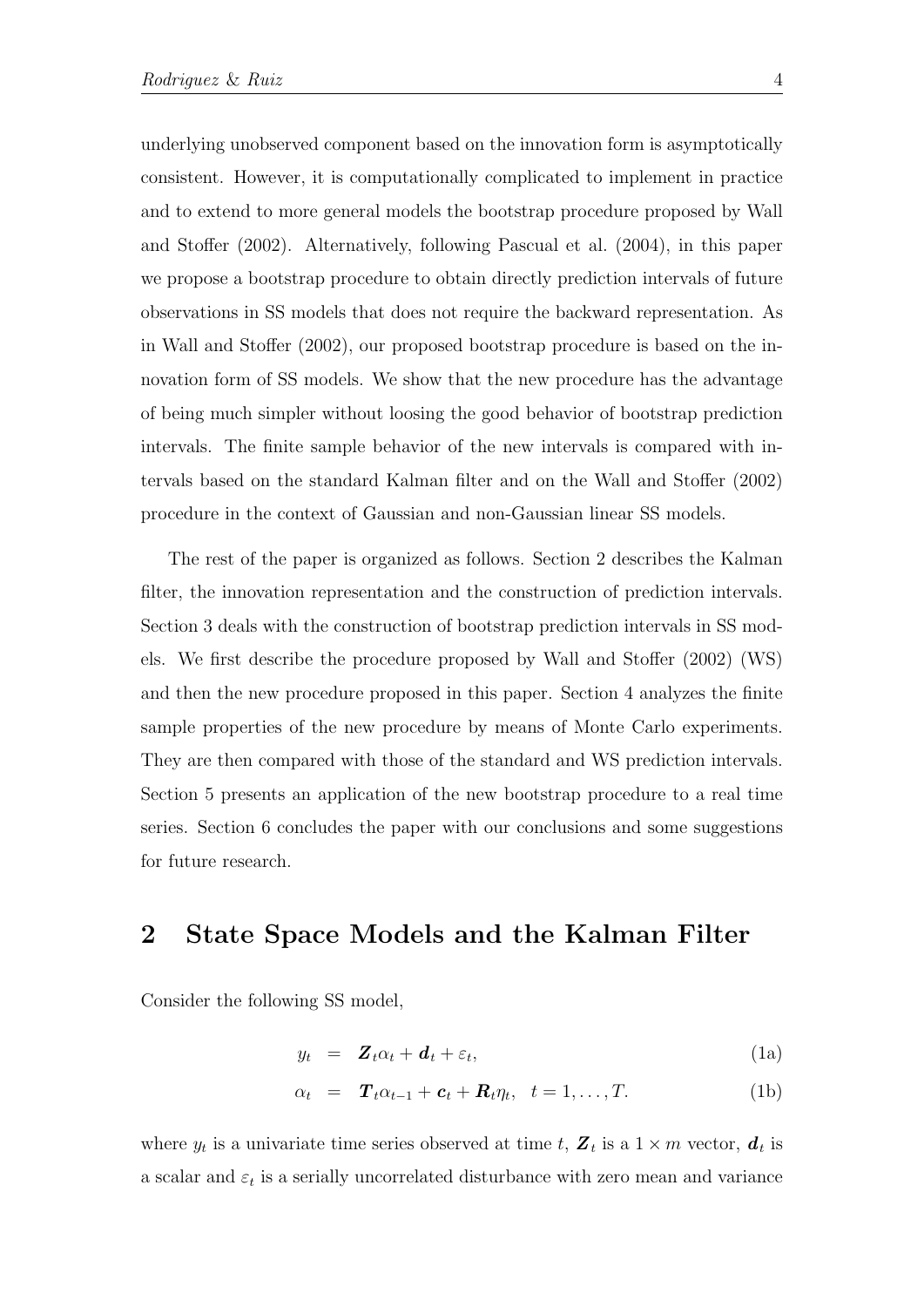$\boldsymbol{H}_t$ . On the other hand,  $\alpha_t$  is the  $m \times 1$  vector of unobservable state variables,  $T_t$  is an  $m \times m$  matrix,  $c_t$  is an  $m \times 1$  vector,  $\mathbf{R}_t$  is an  $m \times g$  matrix and  $\eta_t$  is a  $g \times 1$  vector of serially uncorrelated disturbances with zero mean and covariance matrix  $Q_t$ . Finally, the disturbances  $\varepsilon_t$  and  $\eta_t$  are uncorrelated with each other in all time periods. The system matrices  $\{ \bm{Z}_t, \bm{T}_t, \bm{Q}_t, \bm{H}_t, \bm{R}_t, \bm{c}_t, \bm{d}_t \}$  are assumed to be *time-invariant* and the subindex  $t$  is dropped from them. The specification of the SS system is completed with the initial state vector,  $\alpha_0$ , which has mean  $a_0$  and covariance matrix  $P_0$ .

The Kalman filter is a recursive algorithm for estimating the state vector,  $\alpha_t$ , and its MSE based on the information available at time t. These estimates are given by the following updating equations

<span id="page-5-1"></span>
$$
\mathbf{a}_t = \mathbf{a}_{t|t-1} + P_{t|t-1} \mathbf{Z}' F_t^{-1} v_t, \tag{2a}
$$

$$
P_t = P_{t|t-1} - P_{t|t-1} \mathbf{Z}' F_t^{-1} \mathbf{Z} P_{t|t-1},
$$
\n(2b)

where  $a_{t|t-1}$  and  $P_{t|t-1}$  are the one-step ahead prediction of the state and its MSE which given by the following prediction equations

<span id="page-5-0"></span>
$$
\mathbf{a}_{t|t-1} = \mathbf{T} \mathbf{a}_{t-1} + \mathbf{c} \tag{2c}
$$

$$
P_{t|t-1} = \boldsymbol{TP}_{t-1}\boldsymbol{T}' + \boldsymbol{R}\boldsymbol{Q}\boldsymbol{R}'. \tag{2d}
$$

Finally,  $v_t = y_t - d - Za_{t|t-1}$  is the innovation and  $F_t$  is its variance given by  $F_t = \mathbf{Z} P_{t|t-1} \mathbf{Z}' + \mathbf{H}$ . When the model in [\(1\)](#page-4-0) is time-invariant the Kalman filter converges to a steady state with covariance matrices  $P_{t|t-1} = \overline{P}$  and  $P_t = a\overline{P}$ , where a is a constant, and  $F_t = \overline{F}$ ; see [Anderson and Moore](#page-24-3) [\(1979\)](#page-24-3) and [Harvey](#page-25-0) [\(1989\)](#page-25-0).

If the model is conditionally Gaussian, then  $\mathbf{a}_t = \mathbb{E}[\alpha_t]$ , where the t under the expectation means that it is conditional on the information available at time  $t$ , and has minimum MSE. However, if the conditional Gaussianity assumption is not fulfilled, the filter provides estimates with minimum MSE among the linear estimators. Finally, if the initial conditions are not given as a part of the model specification, then, it is possible to initialize the filter via one of the following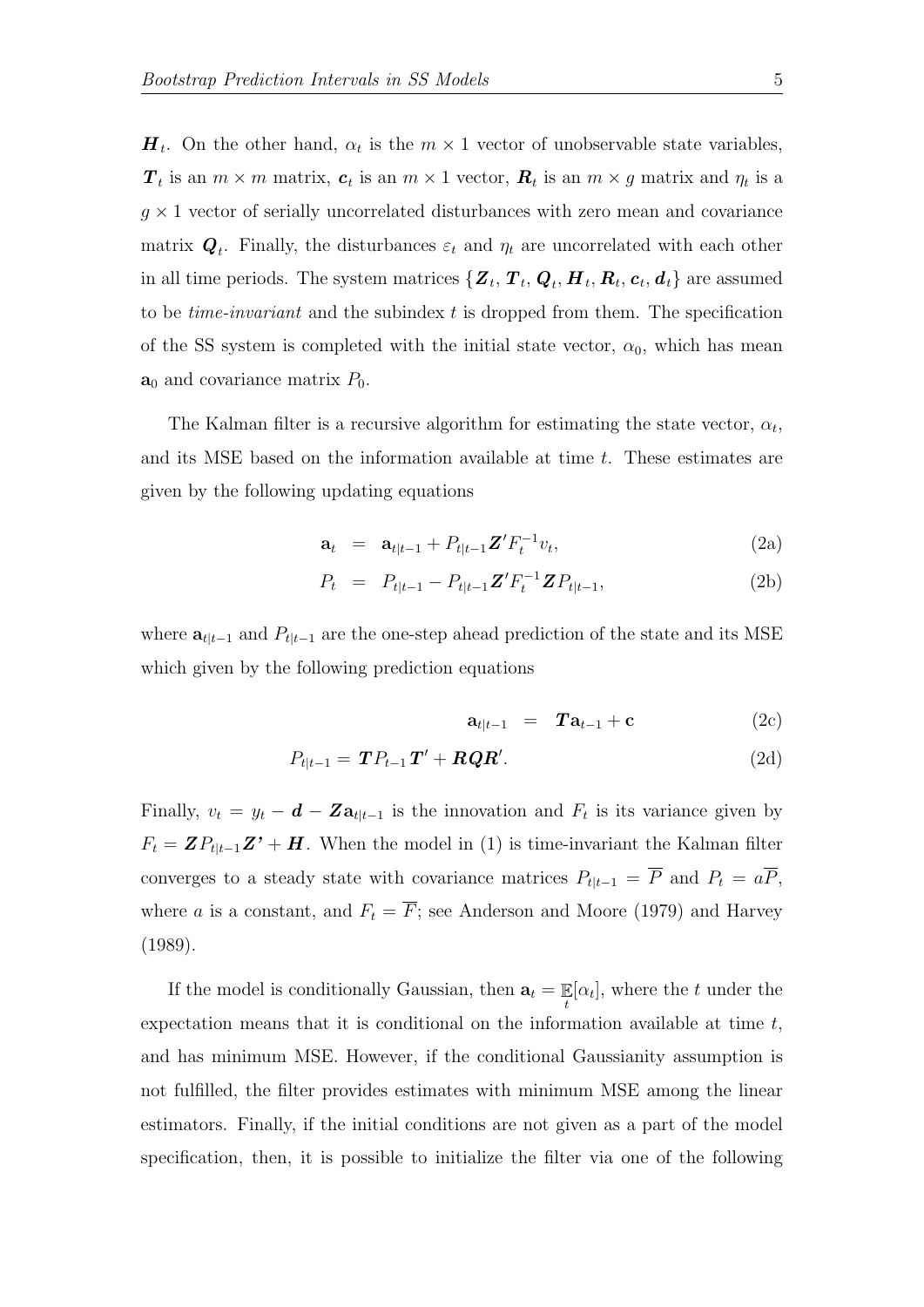approaches. First, when the state is generated by a stationary process, the filter can be initialized by the marginal mean and variance of the state. When the state is non stationary, we can assume that  $\alpha_0$  has a diffuse distribution with zero mean and covariance matrix  $P_0 = kI_m$ , where  $k \longrightarrow \infty$ , which is equivalent to using the first observations of the series as initial values. Also, in the non stationary case, it is also possible to assume that the initial state,  $\alpha_0$ , is fixed, i.e. its distribution is degenerated with  $P_0 = 0$ . In this case, its elements must be estimated by treating them as unknown parameters in the model; see, for instance, [Harvey](#page-25-0) [\(1989\)](#page-25-0) for more details.

Although, the SS model in [\(1\)](#page-4-0) has several disturbances, it is possible to express it in what is known as the Innovation Form (IF) which has a unique disturbance

<span id="page-6-2"></span><span id="page-6-0"></span>
$$
y_t = \mathbf{Z} \mathbf{a}_{t|t-1} + \mathbf{d} + v_t. \tag{3a}
$$

Combining equations [\(2c\)](#page-5-0) and [\(2a\)](#page-5-1) it is straightforward to see that

<span id="page-6-3"></span><span id="page-6-1"></span>
$$
\mathbf{a}_{t+1|t} = \boldsymbol{T} \mathbf{a}_{t|t-1} + \mathbf{c} + \overline{\boldsymbol{K}F}^{-1} v_t,
$$
 (3b)

where  $\overline{K} = T\overline{P}Z'$ . Equations [\(3a\)](#page-6-0) and [\(3b\)](#page-6-1) conform the IF.

As an illustration, consider the Local Level model given by

$$
y_t = \mu_t + \varepsilon_t, \quad \varepsilon_t \sim \mathcal{IID}(0, \sigma_\varepsilon^2), \tag{4a}
$$

$$
\mu_t = \mu_{t-1} + \eta_t, \quad \eta_t \sim \mathcal{IID}(0, q\sigma_\varepsilon^2), \tag{4b}
$$

where the unobserved state,  $\alpha_t$ , is the level of the series, denoted by  $\mu_t$ , that evolves over time following a random walk. In this model  $\mathbf{Z} = \mathbf{T} = \mathbf{R} = 1$ ,  $c = d = 0$ ,  $\mathbf{H} = \sigma_{\varepsilon}^2$  and  $\mathbf{Q} = q\sigma_{\varepsilon}^2$ , where q is known as the signal to noise ratio. The corresponding IF is given by

$$
y_t = m_{t|t-1} + v_t,
$$
\n(5a)

$$
m_{t+1|t} = m_{t|t-1} + \left(\frac{\overline{P}}{\overline{F}}\right)v_t,
$$
\n(5b)

where  $\overline{F} = \overline{P} + \sigma_{\varepsilon}^2$ . Finally, if the initial conditions are assumed to be given by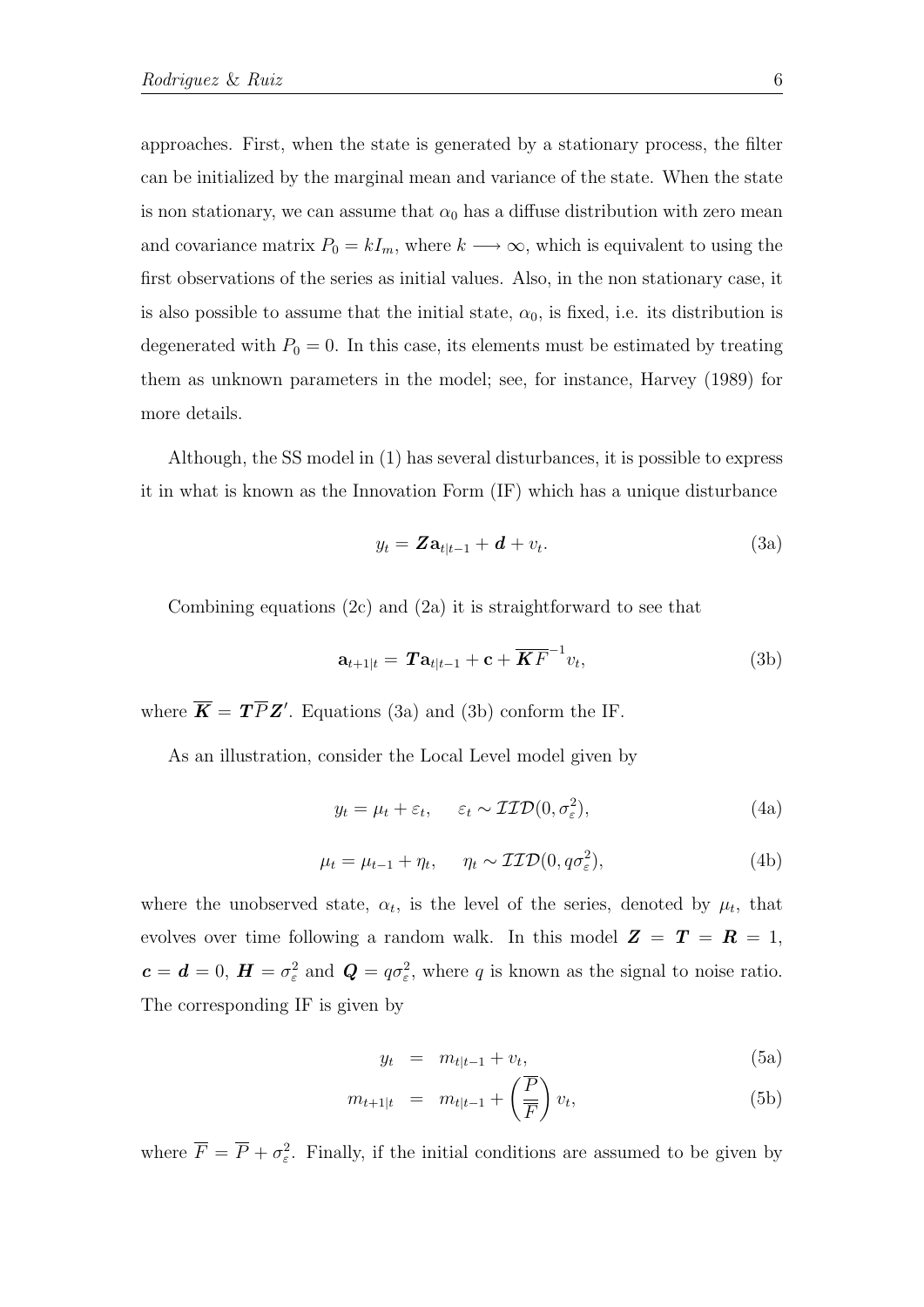a diffuse distribution, then the filter can be initialized using the first observation, i.e.  $m_{1|0} = y_1$  and  $P_{1|0} = \sigma_{\varepsilon}^2$ .

After the last observation is available, the Kalman filter can still be run without the updating equations, in  $(2a)$  and  $(2b)$ . In this case, the k-step ahead predictions of the underlying unobserved components are given by

$$
\mathbf{a}_{T+k|T} = \mathbf{T}^k \mathbf{a}_T + \sum_{j=0}^{k-1} \mathbf{T}^j \mathbf{c}, \quad k = 1, 2, \dots,
$$
 (6a)

while the associated MSE matrix is given by

$$
P_{T+k|T} = (\boldsymbol{T}^k) P_T (\boldsymbol{T}^k)' + \sum_{j=0}^{k-1} \left[ (T^j) \boldsymbol{R} \boldsymbol{Q} \boldsymbol{R}' (\boldsymbol{T}^j)' \right], k = 1, 2, ..., \qquad (6b)
$$

where  $P_T = \overline{P}$ . The k-step ahead prediction of  $y_{T+k}$  is given by

<span id="page-7-0"></span>
$$
\widetilde{y}_{T+k|T} = \mathbf{Z} \mathbf{a}_{T+k|T} + \mathbf{d}, k = 1, 2, \dots,
$$
\n(7a)

with prediction MSE given by

<span id="page-7-1"></span>
$$
MSE(\widetilde{y}_{T+k|T}) \equiv F_{T+k|T} = \mathbf{Z} P_{T+k|T} \mathbf{Z'} + \mathbf{H}, k = 1, 2, \dots
$$
 (7b)

Consequently, assuming that future prediction errors are Normally distributed, prediction intervals for  $y_{T+k}$  are given by

$$
\left[\widetilde{y}_{T+k|T} - z_{1-\alpha/2}\sqrt{F_{T+k|T}}, \ \widetilde{y}_{T+k|T} + z_{1-\alpha/2}\sqrt{F_{T+k|T}}\right],\tag{8}
$$

where  $z_{1-\alpha/2}$  is the  $\left(1-\frac{\alpha}{2}\right)$  $\frac{\alpha}{2}$ )-percentile of the Standard Normal distribution; see, for example, [Durbin and Koopman](#page-25-1) [\(2001\)](#page-25-1).

The point prediction  $\tilde{y}_{T+k|T}$  and its MSE in [\(7a\)](#page-7-0) and [\(7b\)](#page-7-1) respectively, are obtained assuming known parameters. However, in practice, the unknown parameters are substituted by consistent estimates. In this paper, we consider the QML estimator due to its well known asymptotic properties; see, for example, [Harvey](#page-25-0) [\(1989\)](#page-25-0) and [Durbin and Koopman](#page-25-1) [\(2001\)](#page-25-1). Hence, denoting by  $\hat{Z}$ ,  $\hat{d}$  and  $\hat{H}$  the system of matrices where the parameters have been substituted by their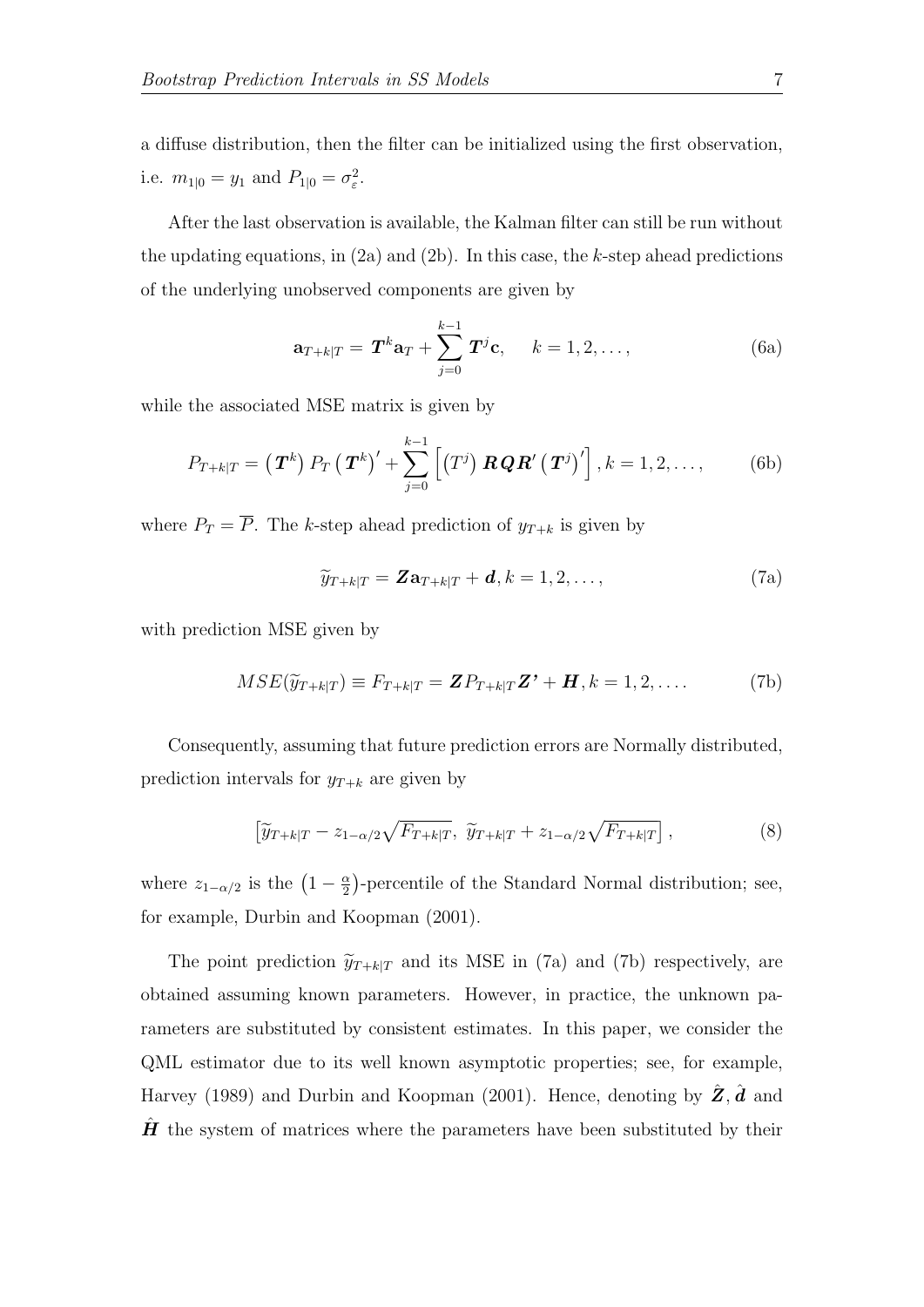QML estimates, the k-step ahead prediction of  $y_{T+k}$  is given by

$$
\hat{y}_{T+k|T} = \hat{\mathbf{Z}} \hat{\mathbf{a}}_{T+k|T} + \hat{\mathbf{d}} \tag{9a}
$$

with estimated MSE given by

<span id="page-8-1"></span>
$$
\hat{MSE}\left(\hat{y}_{T+k|T}\right) = \hat{F}_{T+k|T} = \hat{\mathbf{Z}}\hat{\mathbf{P}}\hat{\mathbf{Z}}' + \hat{\mathbf{H}}\tag{9b}
$$

where  $\hat{\mathbf{a}}_{T+k|T}$ ,  $\hat{\overline{P}}$  given by the filter run with QML estimates. Consequently, in practice, the prediction intervals for future values of  $y_t$  are given by

<span id="page-8-0"></span>
$$
\left[\hat{y}_{T+k|T} - z_{1-\alpha/2}\sqrt{\hat{F}_{T+k|T}}, \ \hat{y}_{T+k|T} + z_{1-\alpha/2}\sqrt{\hat{F}_{T+k|T}}\right].
$$
 (10)

We call the interval in [\(10\)](#page-8-0) as standard (ST).

Note that the MSE in [\(9b\)](#page-8-1) does not take into in account the uncertainty due to parameter estimation and therefore, the corresponding prediction intervals, in [\(10\)](#page-8-0), underestimate, in general, the variability of the forecasting error. Moreover, these intervals could have inaccurate coverage when the prediction errors are not Gaussian.

Consider again the local level model. In this case, the estimated predictions of future observations,  $y_{T+k}$ , are given by

$$
\hat{y}_{T+k|T} = \hat{m}_T, k = 1, 2, \dots,
$$
\n(11a)

with MSE

$$
\hat{F}_{T+k|T} = \hat{\overline{P}} + k\hat{q}\hat{\sigma}_{\varepsilon}^2 + \hat{\sigma}_{\varepsilon}^2.
$$
\n(11b)

Finally, the ST prediction interval for  $y_{T+k}$  is

<span id="page-8-2"></span>
$$
\left[\hat{m}_T - z_{1-\alpha/2}\sqrt{\hat{P} + \hat{\sigma}_{\varepsilon}^2 (1 + k\hat{q})}, \ \hat{m}_T + z_{1-\alpha/2}\sqrt{\hat{P} + \hat{\sigma}_{\varepsilon}^2 (1 + k\hat{q})}\right].
$$
 (12)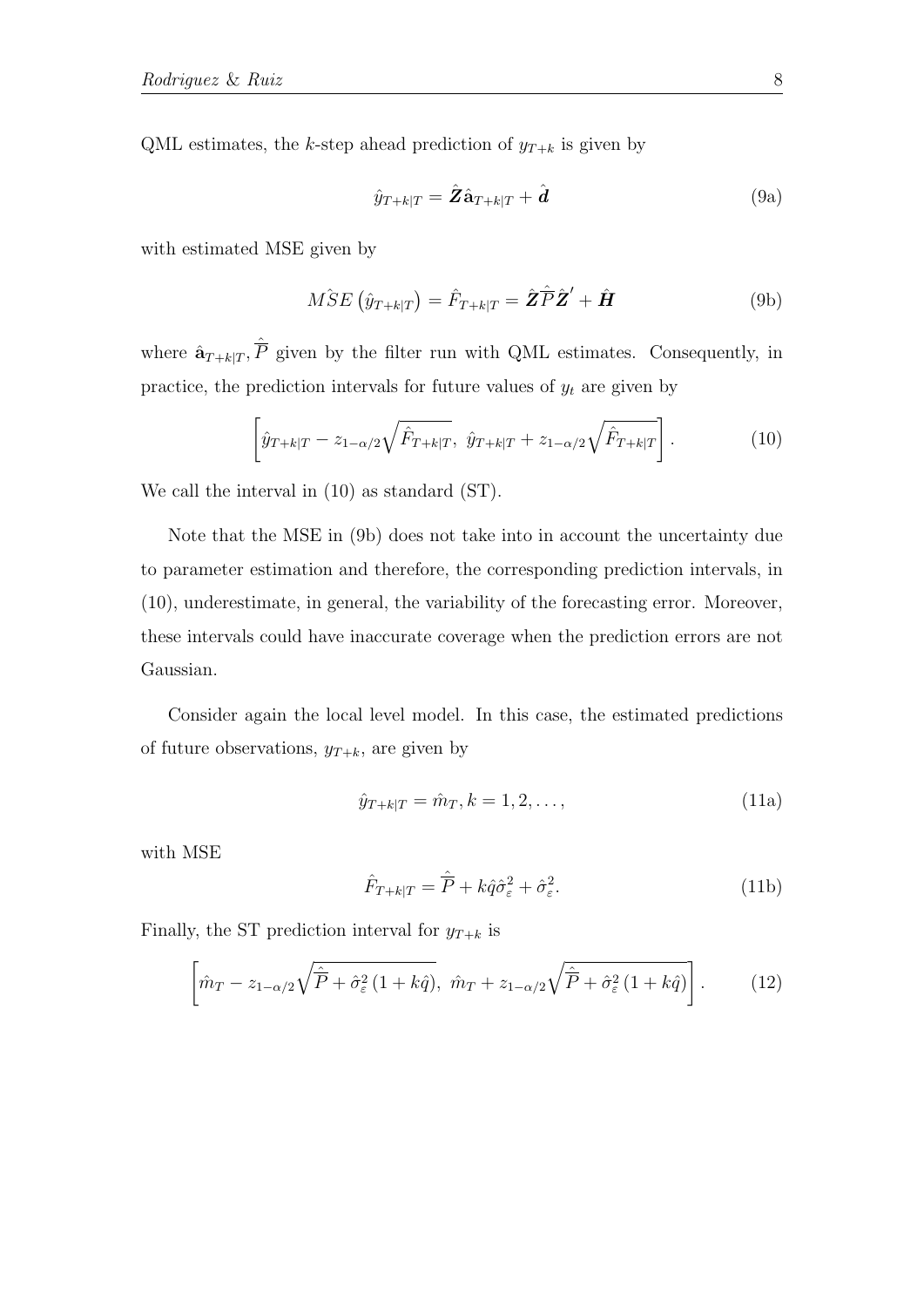# 3 Bootstrap Prediction Intervals in State Space Models

In this section we describe the bootstrap procedure proposed by [Wall and Stoffer](#page-26-0) [\(2002\)](#page-26-0) for constructing prediction intervals in SS models. Then, we propose a new simpler procedure which avoids using the backward representation and obtains directly the intervals of future observations.

#### 3.1 The Wall Stoffer Procedure

[Wall and Stoffer](#page-26-0) [\(2002\)](#page-26-0) propose to use bootstrap procedures to construct prediction intervals for future values of series modeled by linear SS models. Their procedure is based on the IF in [\(3\)](#page-6-2) that only has one disturbance. Following [Thombs and Schucany](#page-25-6) [\(1990\)](#page-25-6), they propose to use the backward SS representation to generate bootstrap replicates of the series with fixed last observations. These replicates are used to incorporate in the density of the prediction errors, the uncertainty due to parameter estimation. Then, they obtain the density of the prediction errors constructed when considering that the parameters are fixed. Finally, combining both densities, they obtain the density of the conditional forecast errors and use it for constructing the corresponding bootstrap prediction interval. Next, we describe in detail the [Wall and Stoffer](#page-26-0) [\(2002\)](#page-26-0) procedure.

The backward representation of SS models is based on the IF in [\(3\)](#page-6-2). To simplify the procedure, we consider that  $\boldsymbol{d} = \boldsymbol{c} = 0$ . Let's define  $v_t^s = \frac{v_t}{\sqrt{F}}, t =$  $1, \ldots, T$ , the standardized innovations. The following equations represent the backward recursion of the SS model in [\(1\)](#page-4-0)

<span id="page-9-0"></span>
$$
y_t = \mathbf{N}_t \tau_{t+1} - \mathbf{L}_t \mathbf{a}_{t|t-1} + \mathbf{M}_t v_t^s, \quad t = T - 1, \dots, 1,
$$
 (13a)

$$
\tau_t = \mathbf{T}' \tau_{t+1} + \mathbf{A}_t \mathbf{a}_{t|t-1} - \mathbf{B}_t v_t^s, \ \ t = T - 1, \dots, 1,
$$
\n(13b)

where  $\tau_t$  is the reverse time estimate of the state vector with  $\tau_T = \boldsymbol{V}_T^{-1} \mathbf{a}_{T|T-1}$ . The matrices in the backward recursions are given by  $\bm{N}_t = \bm{Z} \bm{V}_t \bm{T}' + \overline{F} \overline{K}'$ ,  $\bm{L}_t =$  $\overline{F}^{1/2} \overline{B}_t' - \overline{Z} \, \overline{V}_t \overline{A}_t, \ \ \overline{M}_t \, = \, \overline{F}^{1/2} \overline{C}_t - \overline{Z} \, \overline{V}_t \overline{B}_t, \ \ \overline{A}_t \, = \, \ \overline{V}_t^{-1} - \, \overline{T}' \, \overline{V}_{t+1}^{-1} \, \overline{T}, \ \ \overline{B}_t \, = \,$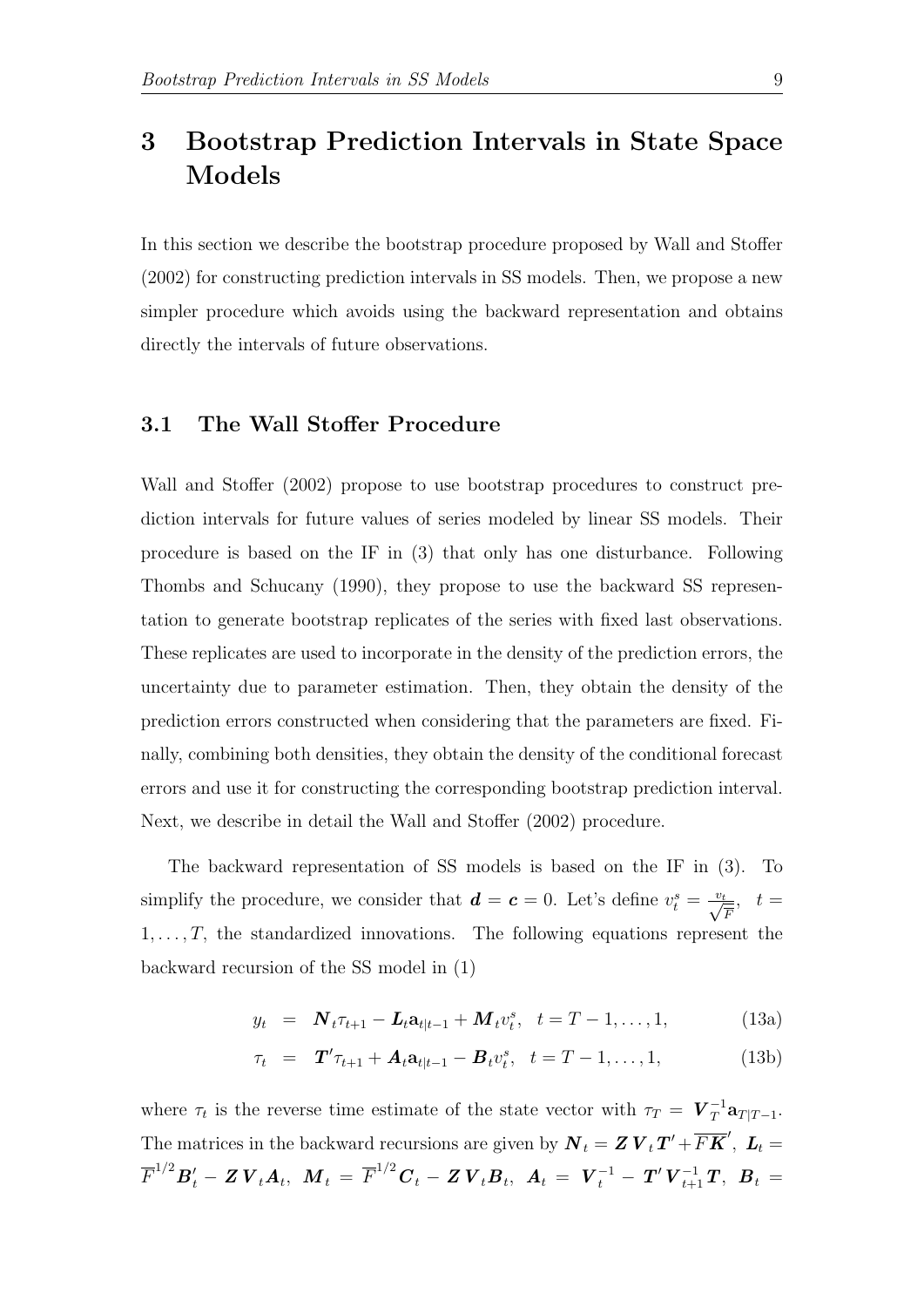$\boldsymbol{T}'\,\boldsymbol{V}_{t+1}^{-1}\boldsymbol{\overline{K}}$  $\overline{F}^{1/2}$ ,  $\boldsymbol{C}_t = \boldsymbol{I} - \overline{F}^{1/2} \overline{\boldsymbol{K}}' \boldsymbol{V}_{t+1}^{-1} \overline{\boldsymbol{K} F}^{1/2}$ , and  $\boldsymbol{V}_{t+1} = \boldsymbol{T} \boldsymbol{V}_t \boldsymbol{T}' + \overline{\boldsymbol{K} F} \overline{\boldsymbol{K}}'$ . These matrices are computed together with the forward Kalman filter with  $\boldsymbol{V}_1 = \mathbb{E} \left[ \mathbf{a}_{1|0} \mathbf{a}'_{1|0} \right]$ .

Consider again the local level model. Its backward representation is given by

$$
y_t = N_t r_{t+1} - L_t m_{t|t-1} + M_t v_t^s, \quad t = T - 1, ..., 1,
$$
 (14a)

$$
r_t = r_{t+1} + A_t m_{t|t-1} - B_t v_t^s, \quad t = T - 1, ..., 1,
$$
\n(14b)

where  $\tau_T = V_T^{-1} m_{T|T-1}, N_t = V_t + \overline{FP}, L_t = \overline{F}^{1/2} B_t - V_t A_t, M_t = \overline{F}^{1/2} C_t$  $V_t B_t$ ,  $A_t = V_t^{-1} - V_{t+1}^{-1}$ ,  $B_t = V_{t+1}^{-1} \overline{PF}^{1/2}$ ,  $C_t = 1 - \overline{FP}^2 V_{t+1}^{-1}$ ,  $V_{t+1} = V_t + \overline{FP}^2$ , and  $V_1 = \overline{P}$ .

Notice that, as explained before, in practice the parameters are unknown and, consequently, the backward recursion in [\(13\)](#page-9-0) should be carried out by substituting the unknown parameters by the corresponding QML estimates. In this case, the backward estimates of the state are denoted by  $\hat{\tau}_t$  for  $t = 1, \ldots, T$ .

The WS algorithm to obtain bootstrap prediction intervals of  $y_{T+k}$  consists on the following steps:

- Step 1: Estimate the parameters of model [\(1\)](#page-4-0) by QML,  $\hat{\theta}$ , and construct the standardized innovations  $\{\hat{v}_t^s; 1 \le t \le T\}$ .
- Step 2: Construct a sequence of bootstrap standardized innovations  $\{\hat{v}_t^{s*}; 1 \le t \le T + \}$  $K$  via random draws with replacement from the standardized innovations,  $\hat{v}_t^s$ , with  $\hat{v}_T^{*s} = \hat{v}_T^s$ .
- Step 3: Construct a bootstrap replicate of the series,  $\{y_t^*\;;\; 1 \le t \le T-1\}$  via the backward SS model, in [\(13\)](#page-9-0), with estimated parameters,  $\theta = \hat{\theta}$ , using the innovations  $\{\hat{v}_t^{s*}; 1 \le t \le T-1\}$  and keeping  $y_T^* = y_T$  fixed. Estimate the parameters of the model in order to obtain a bootstrap replicate,  $\hat{\theta}^*$ , of them.

Step 4: Generate conditional forecasts  $\left\{y^*_{T+k|T}; 1 \leq k \leq K\right\}$  via the IF estimated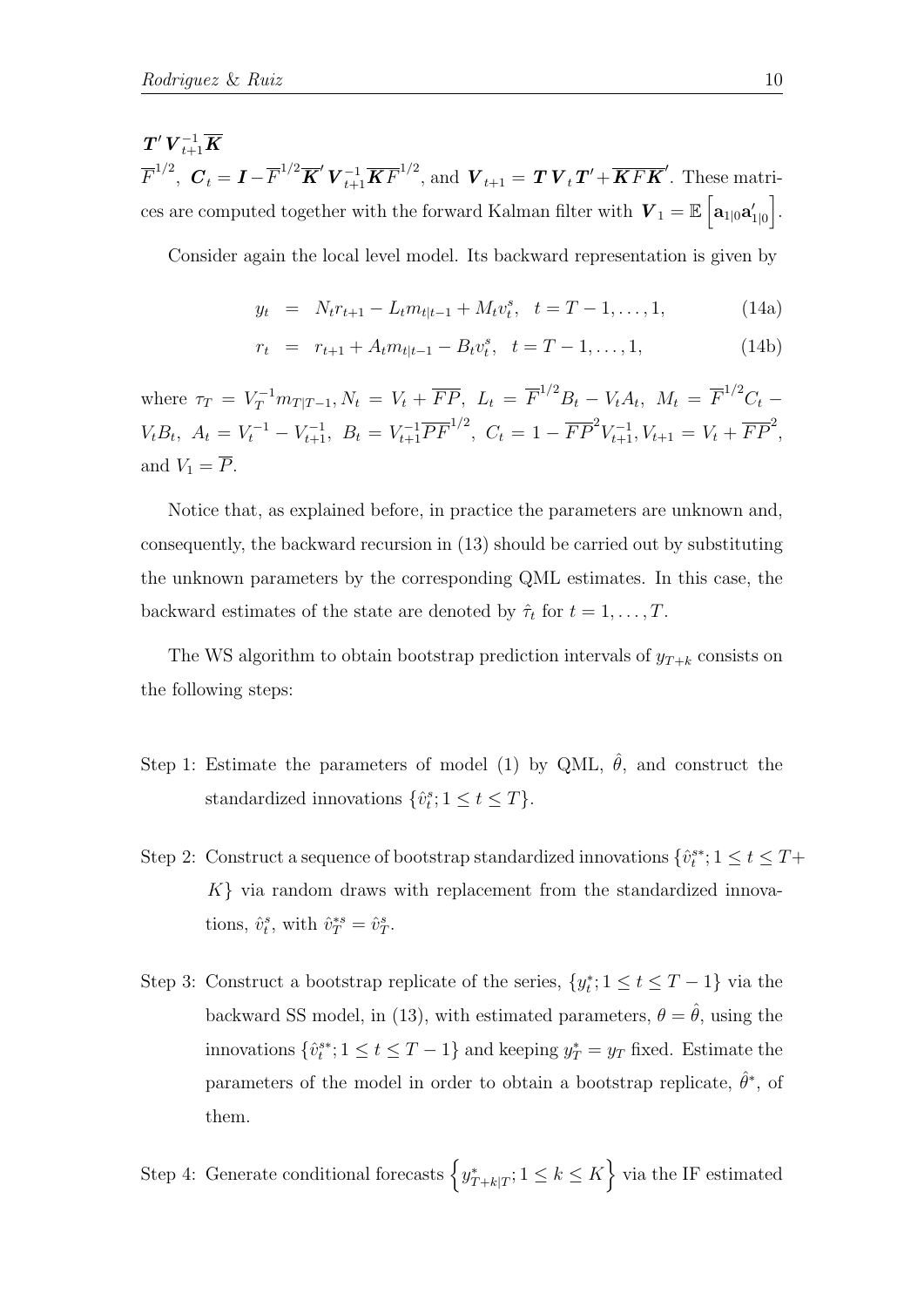parameters and bootstrap errors

$$
\mathbf{a}_{T+k|T}^* = \hat{\mathbf{T}}^k \hat{\mathbf{a}}_{T|T-1} + \sum_{j=0}^{k-1} \hat{\mathbf{T}}^{k-1-j} \hat{\mathbf{K}}_T^{\hat{\mathbf{F}}}^{-1} \hat{v}_{T+j}^*,
$$
(15a)

$$
y_{T+k|T}^{*} = \hat{Z} \hat{T}^{k} \hat{\mathbf{a}}_{T|T-1} + \hat{Z} \sum_{j=0}^{k-1} \hat{\mathbf{T}}^{k-1-j} \hat{\mathbf{K}}^{T} \hat{T}^{j} \hat{v}_{T+j}^{*} + \hat{v}_{T+k}^{*}, k = 1, ...,
$$
 (15b)

Step 5: Construct the conditional forecast values  $\left\{\hat{y}^*_{T+k|T}; 1 \leq k \leq K\right\}$  via the IF with bootstrap parameters and future errors equal to zero, i.e.

$$
\hat{\mathbf{a}}_{T+k|T}^* = \hat{\boldsymbol{T}}^* \hat{\mathbf{a}}_{T|T-1} \tag{16a}
$$

$$
\hat{y}_{T+k|T}^* = \hat{\mathbf{Z}}^* \hat{\mathbf{T}}^* \hat{\mathbf{a}}_{T|T-1}, \ k = 1, \dots, \tag{16b}
$$

where  $\hat{\mathbf{a}}_{T|T-1}^* = \hat{\mathbf{a}}_{T|T-1}$ 

Step 6: Finally, compute the bootstrap forecast error by

$$
d_k^* = y_{T+k|T}^* - \hat{y}_{T+k|T}^*, \text{ for } k = 1, 2, \dots, K.
$$

Steps 2 to 6 are repeated B times.

Notice that this procedure does not approximate directly the conditional distribution of  $y_{T+k}$  but the distribution of the prediction errors. In step 4 the bootstrap replicates  $y^*_{T+k|T}$  are constructed using the estimated parameters. They incorporate the uncertainty due to the fact that when predicting, future innovations are equal to zero while in fact they are not. However these bootstrap replicates do not incorporate the uncertainty due to parameter estimation. Then, in step 5 the bootstrap replicates  $\hat{y}_{T+k|T}^*$  incorporate the variability attributable to parameter estimation through the use of  $\hat{\theta}^*$  instead of  $\hat{\theta}$ . However, in  $\hat{y}^*_{T+k|T}$ , future innovations are assumed to be zero. Finally, the conditional bootstrap prediction errors,  $d_k^*$ , are computed as the difference between  $y^*_{T+k|T} - \hat{y}^*_{T+k|T}$ . The corresponding prediction intervals, denoted by WS, are centered at the point prediction  $\tilde{y}_{T+k}$ .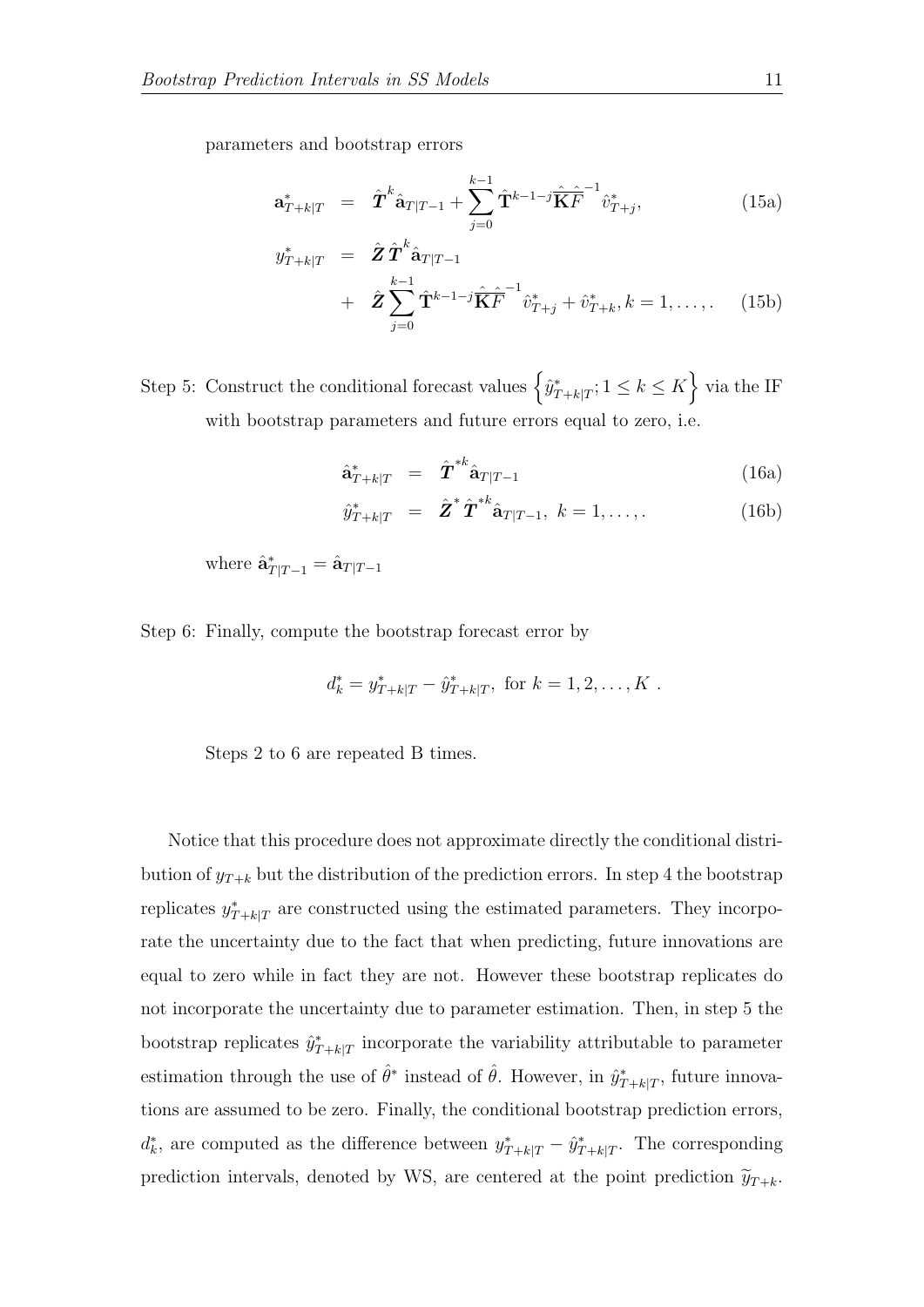They are given by

<span id="page-12-0"></span>
$$
\left[\widetilde{y}_{T+k|T} + \boldsymbol{Q}_{\alpha/2,d_k^*}^*, \ \widetilde{y}_{T+k|T} + \boldsymbol{Q}_{1-\alpha/2,d_k^*}^*\right]
$$
\n(17)

where  $\mathbf{Q}_{\alpha/2,d_k^*}^*$  is the  $\frac{\alpha}{2}$ -percentile of the empirical conditional bootstrap distribution of the k-step ahead prediction errors of  $y_{T+k}$ .

#### 3.2 A New Bootstrap Procedure

Our proposal is to construct bootstrap prediction intervals approximating the conditional distribution of  $y_{T+k}$  by the distribution of bootstrap replicates that incorporate simultaneously the variability due to parameter estimation and the uncertainty due to unknown future innovations without using the backward filter.

The proposed procedure consists on the following steps:

- Step 1: Estimate the parameters of model [\(1\)](#page-4-0) by QML,  $\hat{\theta}$ , and obtain the standardized innovations  $\{\hat{v}_t^s; 1 \le t \le T\}$ .
- Step 2: Construct a sequence of bootstrap standardized innovations  $\{\hat{v}_{t}^{s*}; 1 \leq t \leq T+K\}$  via random draws with replacement from the standardized innovations,  $\hat{v}_t^s$ .
- Step 3: Compute a bootstrap replicate  $\{\hat{y}_t^*\;;\;1\leq t\leq T\}$  by means of the IF in [\(3\)](#page-6-2) using  $\hat{v}_t^{s*}$  and the estimated parameters,  $\hat{\theta}$ . Estimate the corresponding bootstrap parameters,  $\hat{\theta}^*$ . Next, run the Kalman filter with  $\hat{\theta}^*$  in order to obtain bootstrap replicates of the state vector at time  $T$  which incorporate the uncertainty due to parameter estimation,  $\hat{\mathbf{a}}_{T|T-1}^*$ .

Step 4: Obtain the conditional bootstrap predictions  $\left\{\hat{y}^*_{T+k|T}; 1 \leq k \leq K\right\}$  by the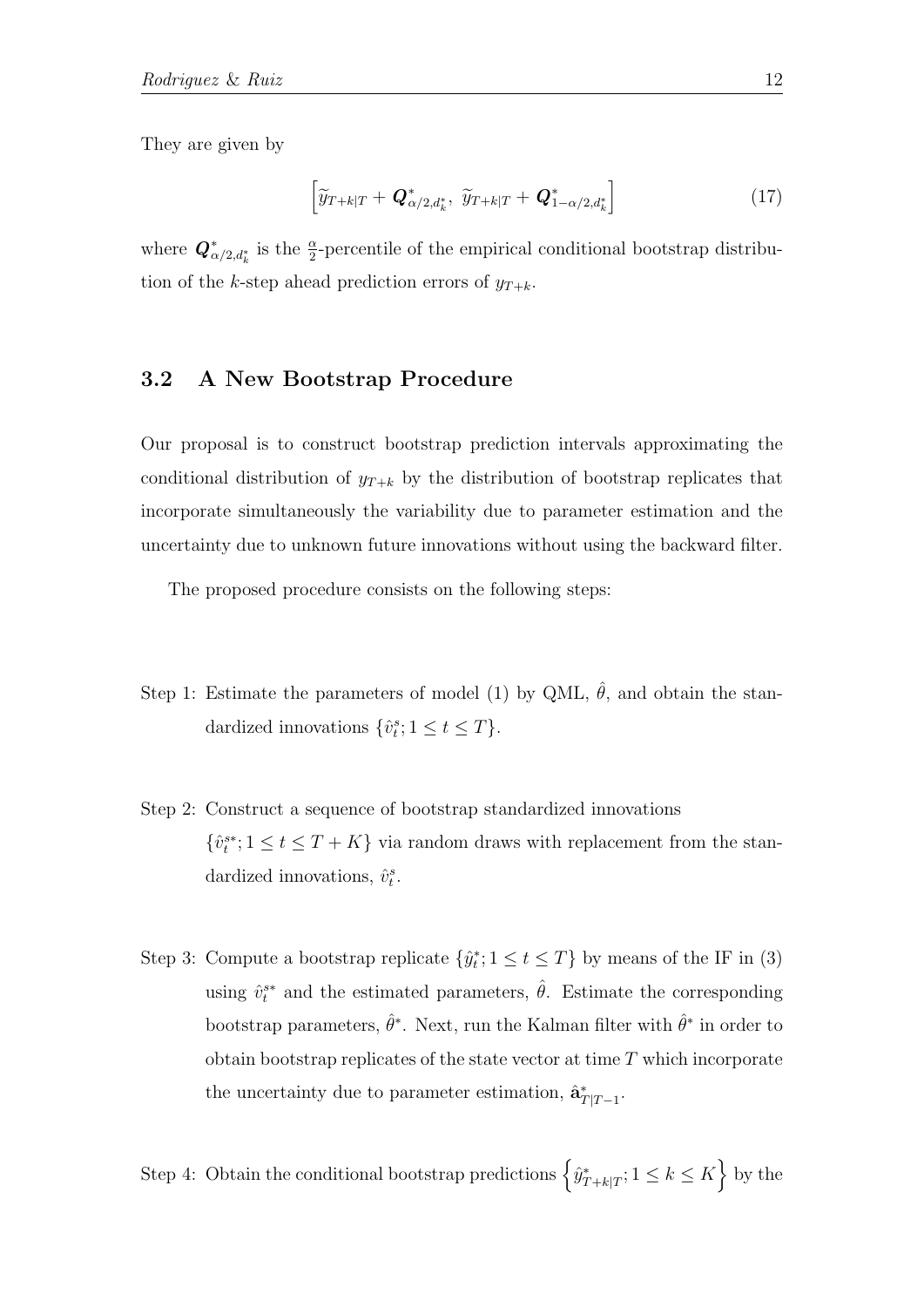following expressions

$$
\begin{array}{rcl} \hat{\mathbf{a}}_{T+k|T}^{*} & = & \hat{\boldsymbol{T}}^{*k} \hat{\mathbf{a}}_{T|T-1}^{*} + \sum_{j=0}^{k-1} \hat{\mathbf{T}}^{*k-1-j} \hat{\overline{\mathbf{K}}}^{*} \hat{\overline{F}}^{* -1} \hat{v}_{T+j}^{*}, \\ \hat{y}_{T+k|T}^{*} & = & \hat{\boldsymbol{Z}}^{*} \hat{\boldsymbol{T}}^{*k} \hat{\mathbf{a}}_{T|T-1}^{*} \\ & & + & \hat{\boldsymbol{Z}}^{*} \sum_{j=0}^{k-1} \hat{\mathbf{T}}^{*k-1-j} \hat{\overline{\mathbf{K}}}^{*} \hat{\overline{F}}^{* -1} \hat{v}_{T+j}^{*} + \hat{v}_{T+k}^{*}, k = 1, \ldots, \end{array}
$$

where  $\hat{y}_T^* = y_T$ .

Steps 2 to 4 are repeated B times.

The empirical distribution of  $\hat{y}_{T+k|T}^*$  incorporates both the variability due to unknown future innovations and the variability due to parameter estimation in just one step. The procedure above, denoted as State Space Bootstrap (SSB), has three advantages over the WS procedure. First, it does not require to use the backward representation. Second, it is simpler as a unique set of bootstrap replicates of future observations is required instead of two as in the WS procedure. Third, unlike the WS procedure, in step 5, we do not fix  $\hat{\mathbf{a}}_{T|T-1}^* = \hat{\mathbf{a}}_{T|T-1}$  because this value depends on the estimated parameters, and therefore it should be allowed to vary among bootstrap replicates in order to incorporate the uncertainty due to parameter estimation.

Finally, bootstrap prediction intervals are constructed directly by the percentile method<sup>1</sup>. Hence, bootstrap prediction intervals are given by

<span id="page-13-0"></span>
$$
\left[\boldsymbol{Q}_{\alpha/2,\hat{y}_{T+k|T}}^{*},\boldsymbol{Q}_{1-\alpha/2,\hat{y}_{T+k|T}}^{*}\right]
$$
\n(18)

where  $\bm{Q}^*_{\alpha/2,\hat{y}^*_{T+k|T}}$  is the  $\frac{\alpha}{2}$ -percentile of the empirical bootstrap distribution of the k-step ahead prediction of  $y_{T+k}$ .

### 4 Finite Sample Properties

In this section, we analyze the finite sample properties of the SSB prediction intervals and compare them with those of the ST and WS intervals when the series are generated by the local level model in [\(4\)](#page-6-3).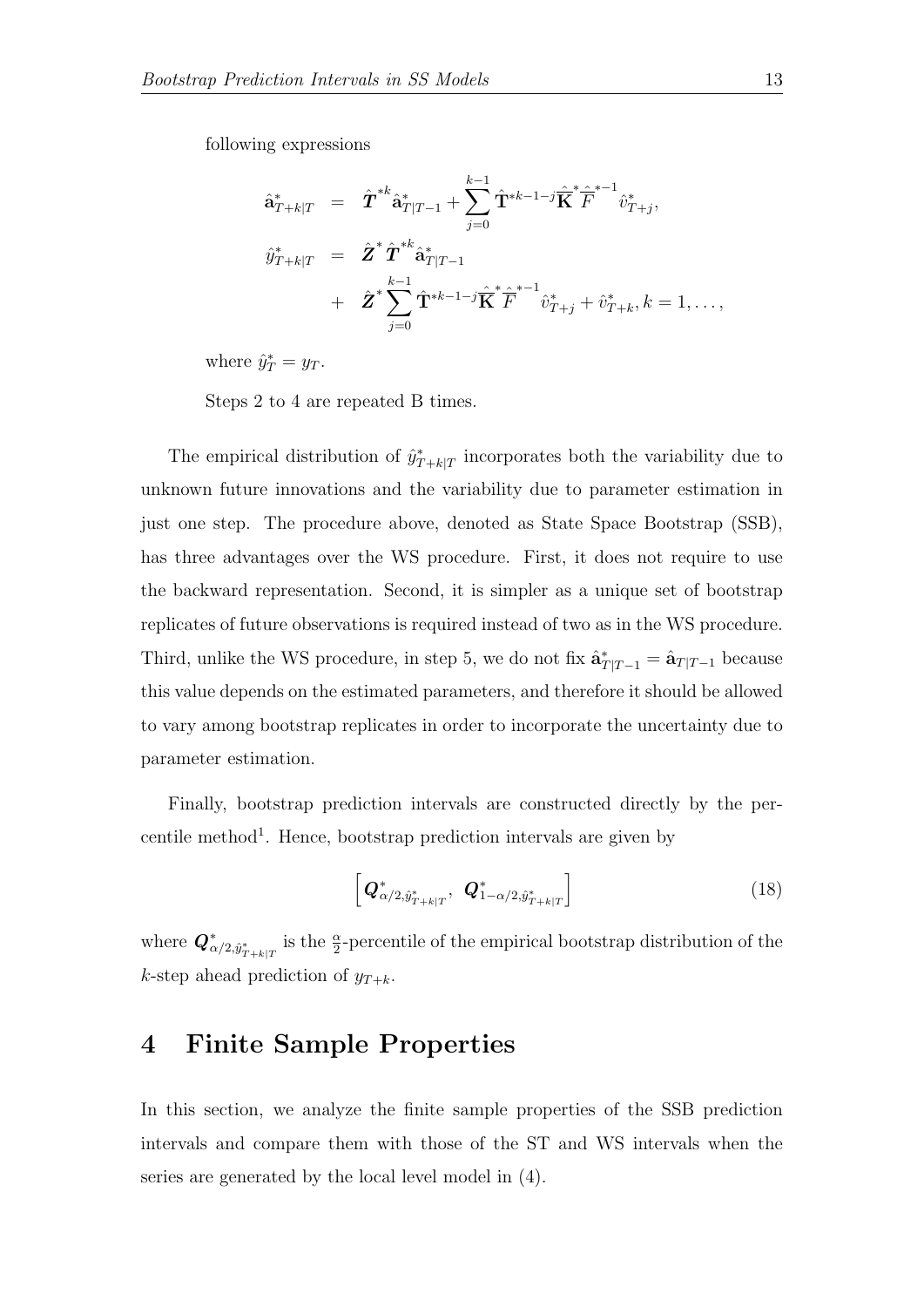Simulation results are based on  $R = 1000$  replicates of series of sizes  $T =$ 50, 100 and 500. The parameters of the model have been chosen to cover a wide range of different situations from cases in which the noise is large relative to the signal, i.e.  $q$  is small, to cases in which  $q$  is large. In particular, we consider  $q = \{0.1, 1, 2\}$ . With respect to the disturbances, we consider two distributions, Gaussian and a centered and re-scaled Chi-square with 1 degree of freedom<sup>2</sup>,  $\chi^2_{(1)}$ . For each simulated series,  $\{y_1^r, \ldots, y_T^r\}$ ,  $r = 1, 2, \ldots, R$ , we first generate  $B = 1000$ observations of  $y_{T+k}^r$  for prediction horizons  $k = 1, 5$  and 15, and then obtain, 95% prediction intervals computed using, the ST intervals in [\(12\)](#page-8-2), the WS intervals in [\(17\)](#page-12-0) and the SSB intervals in [\(18\)](#page-13-0). Finally, we compute the coverage of each of these intervals as well as the length and the percentage of observations left out on the right size and on the left size of the limits of the prediction intervals<sup>3</sup>.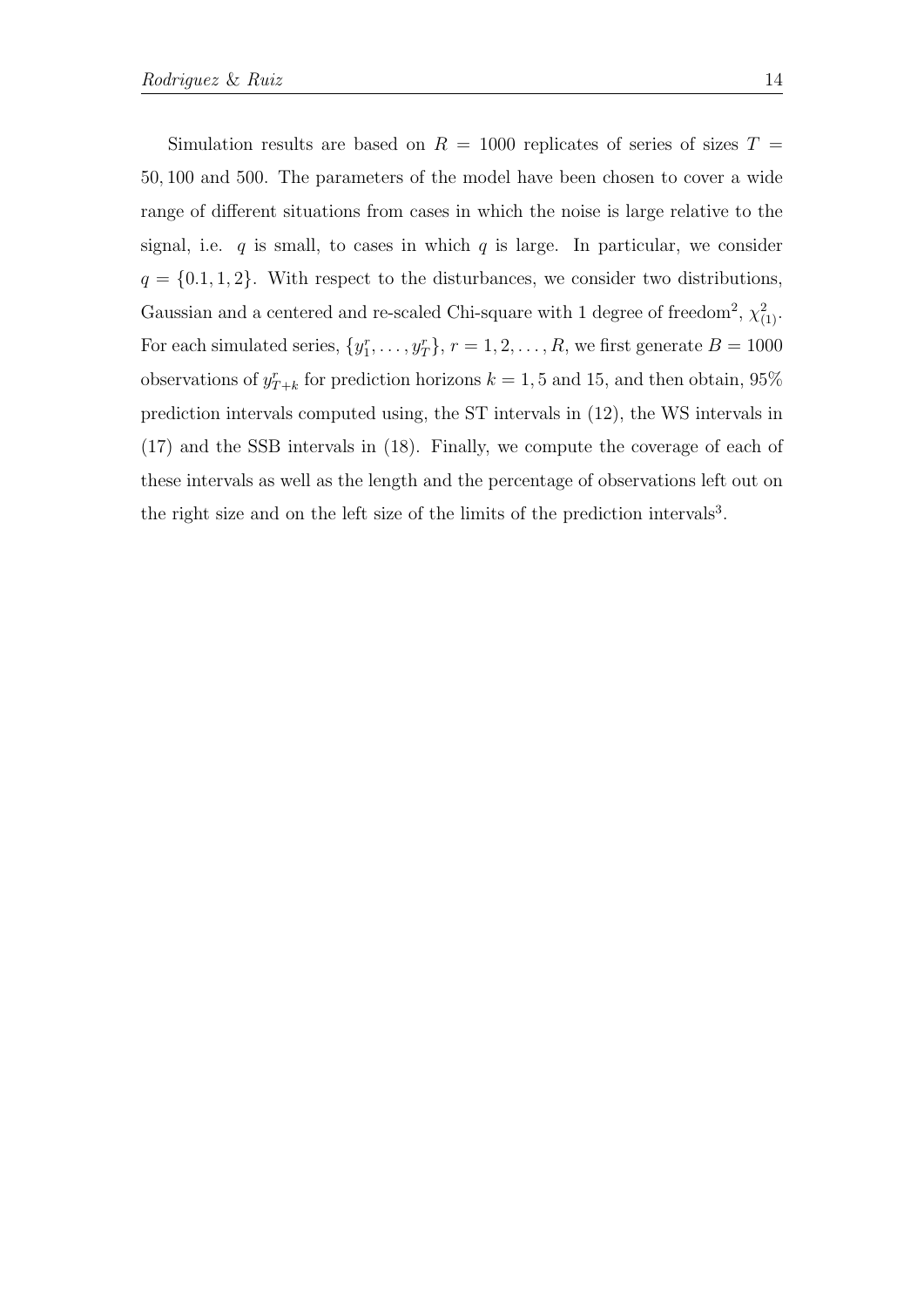<span id="page-15-0"></span>

|                                                  |        |                                                        | Mean coverage                                          |                         |                                                    | Mean coverage in tails                             |                                                    |                           | Mean length               |                           |
|--------------------------------------------------|--------|--------------------------------------------------------|--------------------------------------------------------|-------------------------|----------------------------------------------------|----------------------------------------------------|----------------------------------------------------|---------------------------|---------------------------|---------------------------|
|                                                  | k      | $5\overline{1}$                                        | <b>NS</b>                                              | SS <sub>B</sub>         | Above<br>55<br>Below /                             | Above<br>WS<br>Below /                             | Above<br>SSB<br>Below /                            | 5T                        | <b>NS</b>                 | SSB                       |
|                                                  |        |                                                        |                                                        |                         |                                                    | $50\,$<br>$\mid \mid$<br>Н                         |                                                    |                           |                           |                           |
| $\overline{0}$<br>$\vert\vert$<br>P              | $-52$  | 0.927<br>0.915<br>0.927                                | 0.928<br>0.935<br>0.940                                | 0.940<br>0.936<br>0.943 | 0.042<br>0.037<br>0.037<br>0.036<br>0.036<br>0.042 | 0.035<br>0.037<br>0.031<br>0.029<br>0.035<br>0.030 | 0.029<br>0.033<br>0.031<br>0.028<br>0.030<br>0.031 | 5.182<br>6.460<br>4.530   | 5.285<br>6.633<br>4.597   | 5.539<br>4.774<br>7.052   |
| $\overline{\phantom{0}}$<br>$\parallel$<br>P     | $-52$  | $\begin{array}{c} 0.936 \\ 0.927 \\ 0.914 \end{array}$ | $\begin{array}{c} 0.923 \\ 0.921 \\ 0.909 \end{array}$ | 0.928<br>0.938<br>0.934 | 0.035<br>0.039<br>0.045<br>0.035<br>0.029<br>0.041 | 0.042<br>0.047<br>0.041<br>0.037<br>0.036<br>0.043 | 0.035<br>0.033<br>0.031<br>0.032<br>0.036<br>0.033 | 15.258<br>6.157<br>9.722  | 15.194<br>9.718<br>6.250  | 10.274<br>16.469<br>6.280 |
| N<br>$\parallel$<br>P                            | $-52$  | $\begin{array}{c} 0.938 \\ 0.926 \\ 0.918 \end{array}$ | $\begin{array}{c} 0.930 \\ 0.924 \\ 0.915 \end{array}$ | 0.930<br>1.930<br>0.931 | 0.036<br>0.029<br>0.041<br>0.032<br>0.037<br>0.041 | 0.038<br>0.042<br>0.034<br>0.036<br>0.038<br>0.042 | 0.034<br>0.034<br>0.035<br>0.036<br>0.035<br>0.034 | 12.849<br>20.889<br>7.424 | 12.880<br>20.830<br>7.56  | 13.088<br>21.632<br>7.433 |
|                                                  |        |                                                        |                                                        |                         |                                                    | $= 100$<br>Z                                       |                                                    |                           |                           |                           |
| 0.1<br>$\vert\vert$<br>$\sigma$                  | $-55$  | $0.945$<br>$0.938$<br>0.945                            | 0.942<br>0.941                                         | 1.943<br>0.948<br>1.945 | 0.030<br>0.030<br>0.033<br>0.025<br>0.025<br>0.029 | 0.028<br>0.028<br>0.030<br>0.030<br>0.032<br>0.031 | 0.029<br>0.030<br>0.031<br>0.024<br>0.026<br>0.026 | 5.206<br>6.498<br>4.569   | 4.576<br>5.238<br>6.575   | 4.618<br>5.334<br>6.743   |
| $\overline{\phantom{0}}$<br>$\parallel$<br>P     | $-55$  | 0.939<br>0.934<br>0.944                                | 0.937<br>0.932<br>0.940                                | 0.940<br>0.939<br>0.942 | 0.028<br>0.030<br>0.033<br>0.028<br>0.033<br>0.031 | 0.029<br>0.034<br>0.031<br>0.030<br>0.032<br>0.034 | 0.029<br>0.030<br>0.031<br>0.030<br>0.029<br>0.030 | 15.547<br>9.874<br>6.271  | 9.873<br>15.521<br>6.314  | 10.120<br>16.165<br>6.278 |
| Z<br>$\parallel$<br>P                            | ⊣ 10 ∐ | $\begin{array}{c} 0.945 \\ 0.939 \\ 0.935 \end{array}$ | $\begin{array}{c} 0.937 \\ 0.938 \\ 0.935 \end{array}$ | 0.939<br>0.939<br>1.937 | 0.027<br>0.030<br>0.032<br>0.030<br>0.028<br>0.032 | 0.030<br>0.033<br>0.031<br>0.031<br>0.032<br>0.032 | 0.030<br>0.031<br>0.031<br>0.031<br>0.031<br>0.031 | 13.137<br>21.509<br>7.476 | 13.155<br>21.539<br>7.537 | 13.210<br>21.758<br>7.460 |
|                                                  |        |                                                        |                                                        |                         |                                                    | 500<br>$\parallel$<br>Ε                            |                                                    |                           |                           |                           |
| $\overline{0}$ .<br>$\overline{\mathsf{I}}$<br>Ó | $-55$  | 0.946<br>0.946<br>0.946                                | 0.948<br>0.947<br>0.945                                | 0.945<br>0.946<br>0.945 | 0.028<br>0.027<br>0.029<br>0.026<br>0.027<br>0.026 | 0.028<br>0.028<br>0.029<br>0.025<br>0.025<br>0.026 | 0.027<br>0.027<br>0.028<br>0.028<br>0.027<br>0.027 | 4.592<br>5.217<br>6.515   | 4.577<br>5.206<br>6.477   | 5.223<br>4.582<br>6.511   |
| ⊣<br>$\vert\vert$<br>P                           | $-52$  | 876.0<br>876.0<br>0.947                                | 0.948<br>0.947<br>746.0                                | 756.00<br>1.947         | 0.025<br>0.026<br>0.023<br>0.027<br>0.029<br>0.027 | 0.026<br>0.025<br>0.027<br>0.027<br>0.027<br>0.027 | 0.025<br>0.025<br>0.026<br>0.028<br>0.027<br>0.027 | 10.075<br>15.956<br>6.339 | 10.049<br>15.919<br>6.335 | 10.073<br>15.944<br>6.314 |
| Z<br>$\lvert \rvert$<br>P                        | $-55$  | 156.00<br>1947                                         | 856.00<br>0.945                                        | 1948<br>0.947<br>0.947  | 0.026<br>0.027<br>0.026<br>0.027<br>0.027<br>0.027 | 0.026<br>0.025<br>0.026<br>0.029<br>0.026<br>0.027 | 0.026<br>0.027<br>0.027<br>0.027<br>0.026<br>0.027 | 13.418<br>22.066<br>7.563 | 13.446<br>22.112<br>7.546 | 13.387<br>7.540<br>22.051 |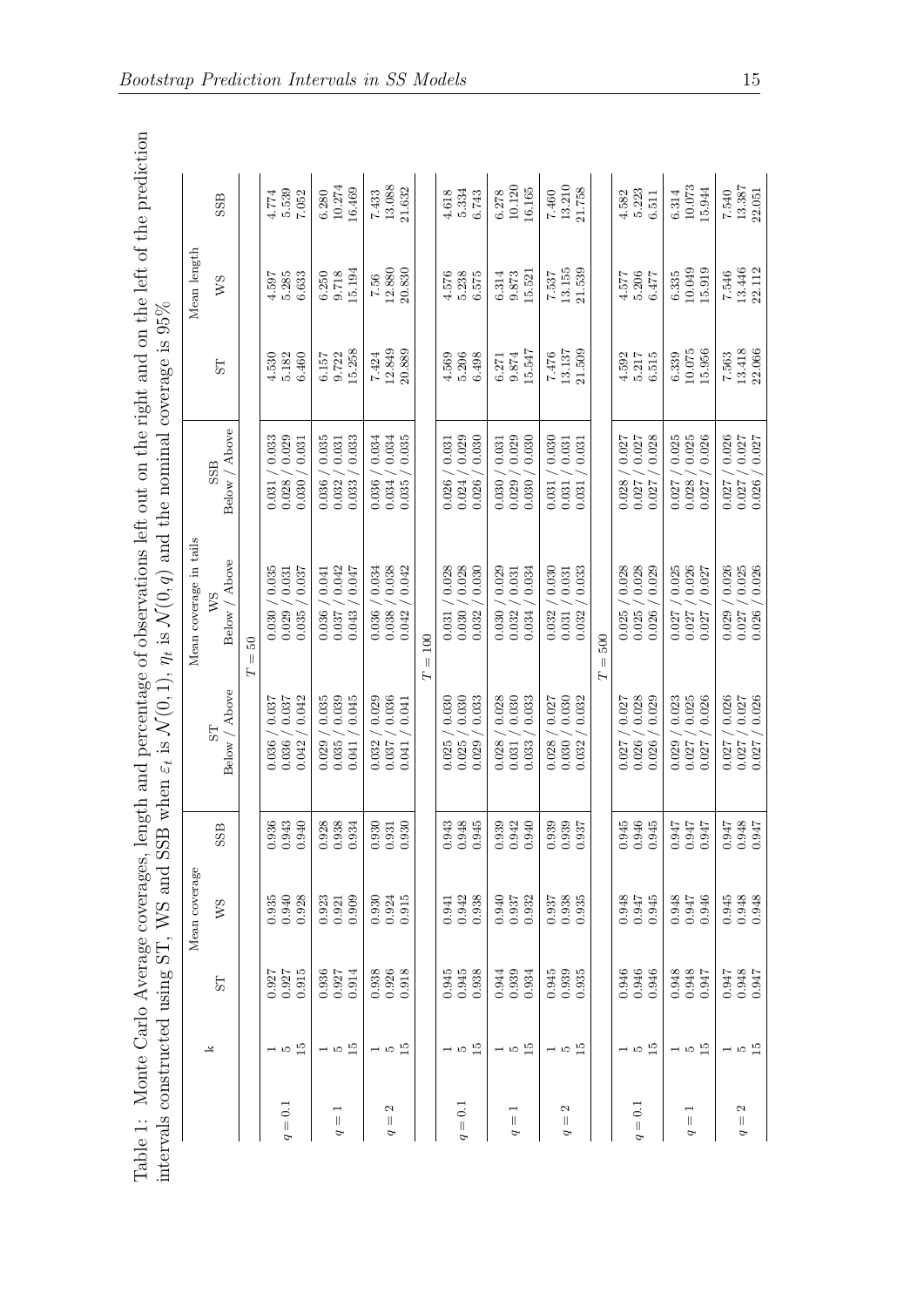| gth and percentage of observations left out on the right and on the left of the prediction<br>くくく | $\mathcal{B}$ when $\varepsilon_t$ is $\chi'_{(1)}, \eta_t$ is $\mathcal{N}(0, q)$ and the nominal coverage is 95% |
|---------------------------------------------------------------------------------------------------|--------------------------------------------------------------------------------------------------------------------|
| <b>VACATOC CACATOC CACATOC CONTROL CO</b>                                                         | てトトト [して<br> <br> <br> <br> <br> <br>i<br>Cir                                                                      |
|                                                                                                   | くくりょうしょう                                                                                                           |
|                                                                                                   |                                                                                                                    |

<span id="page-16-0"></span>

|                                               |       |                                                        | Mean coverage                                          |       |                                  | Mean coverage in tails     |                        |        | Mean length    |        |
|-----------------------------------------------|-------|--------------------------------------------------------|--------------------------------------------------------|-------|----------------------------------|----------------------------|------------------------|--------|----------------|--------|
| Case                                          | k     | S <sub>T</sub>                                         | ws                                                     | SSB   | Above<br>E <sub>S</sub><br>Below | Above<br>ws<br>Below,      | Above<br>SSB<br>Below, | 5T     | WS             | SSB    |
|                                               |       |                                                        |                                                        |       |                                  | $50\,$<br>$\parallel$<br>Н |                        |        |                |        |
|                                               | $-52$ | 0.941                                                  | $0.940$<br>$0.934$<br>$0.934$                          | 0.942 | 0.049<br>0.010                   | 0.030<br>0.030             | 0.031<br>0.027         | 4.513  | 4.909          | 4.734  |
| $\overline{0}$<br>$\vert\vert$<br>P           |       | 0.943<br>0.930                                         |                                                        | 0.946 | 0.044<br>0.013                   | 0.027<br>0.039             | 0.026<br>0.027         | 5.221  | 5.507          | 5.596  |
|                                               |       |                                                        |                                                        | 0.950 | 0.045<br>0.025                   | 0.029<br>0.053             | 0.023<br>0.027         | 6.572  | 6.665          | 7.329  |
|                                               |       |                                                        |                                                        | 0.934 | 0.039<br>0.026                   | 0.034<br>0.034             | 0.032<br>0.034         | 6.200  | 6.514          | 6.459  |
| ⊣<br>$\lvert \rvert$<br>P                     | $-52$ | 0.935<br>0.926                                         | $0.932$<br>$0.926$                                     | 0.930 | 0.040<br>0.034                   | 0.034<br>0.040             | 0.032<br>0.038         | 9.682  | 9.803          | 9.919  |
|                                               |       | 0.913                                                  | 0.914                                                  | 0.923 | 0.045<br>0.042                   | 0.036<br>0.041             | 0.041<br>0.045         | 15.126 | 15.176         | 15.597 |
|                                               |       |                                                        |                                                        | 0.932 | 0.035<br>0.028                   | 0.034<br>0.034             | 0.033<br>0.035         | 7.378  | 7.714          | 7.575  |
| Z<br>$\parallel$<br>P                         | $-52$ | $\begin{array}{c} 0.937 \\ 0.927 \\ 0.919 \end{array}$ | $\begin{array}{c} 0.933 \\ 0.924 \\ 0.917 \end{array}$ | 0.927 | 0.038<br>0.035                   | 0.036<br>0.040             | 0.035<br>0.038         | 12.805 | 12.897         | 12.957 |
|                                               |       |                                                        |                                                        | 0.923 | 0.041<br>0.040                   | 0.040<br>0.043             | 0.037<br>0.040         | 20.839 | 20.880         | 21.236 |
|                                               |       |                                                        |                                                        |       |                                  | $= 100$<br>Н               |                        |        |                |        |
|                                               |       | 0.947                                                  | 0.939                                                  | 0.943 | 0.048<br>0.006                   | 0.028<br>0.033             | 0.029<br>0.027         | 4.552  | 4.773          | 4.710  |
| $\overline{0.1}$<br>$\lvert \rvert$<br>P      | $-52$ | 0.946<br>0.939                                         | 0.937                                                  | 0.942 | 0.043<br>0.010                   | 0.026<br>0.037             | 0.027<br>0.031         | 5.196  | 5.356          | 5.414  |
|                                               |       |                                                        |                                                        | 0.944 | 0.040<br>0.021                   | 0.026<br>0.045             | 0.024<br>0.032         | 6.491  | 6.597          | 6.912  |
|                                               |       | 0.942                                                  |                                                        | 0.943 | 0.037<br>0.021                   | 0.030<br>0.030             | 0.027<br>0.030         | 6.244  | 6.483          | 6.501  |
| $\overline{\phantom{0}}$<br>$\vert\vert$<br>P | $-52$ | 0.937<br>0.932                                         | $0.939$<br>$0.936$<br>$0.930$                          | 0.939 | 0.034<br>0.028                   | 0.029<br>0.035             | 0.035<br>0.022         | 9.813  | 9.919          | 10.017 |
|                                               |       |                                                        |                                                        | 0.935 | 0.035<br>0.033                   | 0.033<br>0.037             | 0.032<br>0.028         | 15.438 | 15.445         | 15.742 |
|                                               |       |                                                        |                                                        | 0.945 | 0.031<br>0.022                   | 0.028<br>0.028             | 0.028<br>0.027         | 7.507  | 7.685          | 7.686  |
| Z<br>Ш<br>P                                   | $-55$ | 0.947<br>0.942                                         | $0.944$<br>0.941                                       | 0.943 | 0.030<br>0.028                   | 0.028<br>0.031             | 0.027<br>0.030         | 13.220 | 13.307         | 13.399 |
|                                               |       | 0.938                                                  | 0.937                                                  | 0.940 | 0.031<br>0.030                   | 0.030<br>0.033             | 0.028<br>0.032         | 21.659 | 21.752         | 21.941 |
|                                               |       |                                                        |                                                        |       |                                  | 500<br>$\vert\vert$<br>Ε   |                        |        |                |        |
|                                               |       | 0.948                                                  | 0.940<br>0.939                                         | 0.950 | 0.045<br>0.006                   | 0.026<br>0.033             | 0.027<br>0.023         | 4.575  | 4.697          | 4.707  |
| $\overline{0}$<br>$\vert\vert$<br>P           | $-52$ | 0.948                                                  |                                                        | 0.947 | 0.041<br>0.011                   | 0.025<br>0.036             | 0.025<br>0.028         | 5.184  | 5.272<br>6.507 | 5.314  |
|                                               |       | 0.946                                                  | 0.937                                                  | 0.946 | 0.035<br>0.019                   | 0.024<br>0.039             | 0.024<br>0.031         | 6.455  |                | 6.631  |
|                                               |       |                                                        |                                                        | 0.948 | 0.033<br>0.020                   | 0.033<br>0.020             | 0.026<br>0.027         | 6.338  | 6.492          | 6.472  |
| H<br>$\vert\vert$<br>P                        | $-52$ | LF6.0<br>876.0<br>276.0                                | 0.947<br>0.948<br>0.946                                | 0.948 | 0.028<br>0.024                   | 0.023<br>0.029             | 0.025<br>0.027         | 10.073 | 10.181         | 10.137 |
|                                               |       |                                                        |                                                        | 0.947 | $0.027\,$<br>0.025               | 0.024<br>0.029             | 0.025<br>0.028         | 15.952 | 15.983         | 15.957 |
|                                               |       | 0.944                                                  |                                                        | 0.944 | 0.030<br>0.026                   | 0.028<br>0.027             | 0.026<br>0.029         | 7.554  | $7.648$        | 7.636  |
| Z<br>$\vert\vert$<br>P                        | $-52$ | LF60<br>LF60                                           | 7166.0<br>LF6.0<br>LF6.0                               | 0.948 | 0.027<br>0.026                   | 0.025<br>0.028             | 0.024<br>0.028         | 13.369 | 13.447         | 13.466 |
|                                               |       |                                                        |                                                        | 0.948 | 0.027<br>0.026                   | 0.028                      | 0.025<br>0.027         | 21.968 | 21.992         | 22.085 |
|                                               |       |                                                        |                                                        |       |                                  |                            |                        |        |                |        |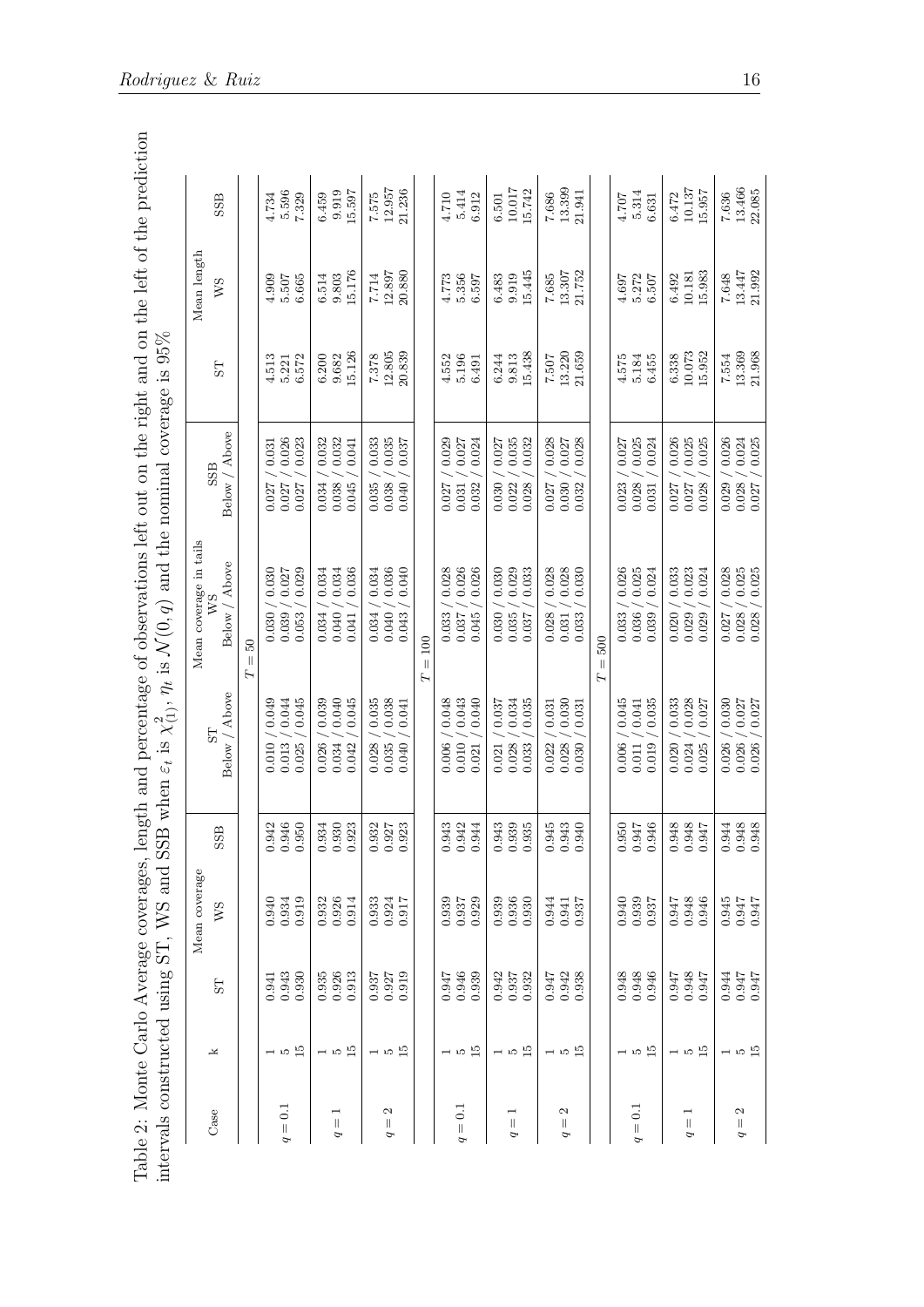Table [1](#page-15-0) reports the Monte Carlo averages of these quantities when both disturbances are Gaussian, and the predictions are calculated for  $k = 1, 5$  and 15 prediction horizons. The table shows that the three procedures are very similar. The SSB procedure seems to be slightly better specially when the sample size is small and the prediction horizon increases. This result is illustrated in Figure [1](#page-18-0) that plots kernel estimates of the ST, WS and SSB densities for the 15-steps ahead predictions for one particular series generated by each of the three models considered with  $T = 50,100$  and 500 together with the empirical density. Note that when the signal to noise ratio is small, i.e.  $q = 0.1$ , the SSB procedure seems to be more similar to the empirical densities than the other procedures.

Table [2,](#page-16-0) that reports the results when  $\varepsilon_t$  is  $\chi^2_{(1)}$  and  $\eta_t$  is Gaussian, shows that the mean coverage of the ST intervals is close to the nominal. However, they are not able of dealing with the asymmetry in the distribution of  $\varepsilon_t$ . The average coverage in the left tail is smaller than in the right tail. The difference between the coverage in both tails is larger in the model with  $q = 0.1$  where the signal is relatively small with respect to the noise which has a non-Gaussian distribution. Note that the lack of capability of the ST intervals to deal with the asymmetry in the distribution of  $\varepsilon_t$  is larger the larger the sample size. On the other hand, the coverages of the WS and SSB intervals are rather similar with SSB being slightly closer to the nominal, for almost all models and sample sizes considered. Both bootstrap intervals are able to cope with the asymmetry of the distribution of  $\varepsilon_t$ . Consequently, according to the results reported in Table [2,](#page-16-0) using the much simpler SSB method does not imply a worse performance of the prediction intervals. Figure [2](#page-19-0) illustrates these results plotting the kernel density of the simulated  $y_{T+1}$  together with the ST, WS and SSB densities obtained with a particular series generated by each of the models and sample sizes considered. This figure also illustrates the lack of fit of the ST density when  $q = 0.1$  and 1. On the other hand, the shapes of the WS and SSB densities are similar, with SSB being always closer to the empirical.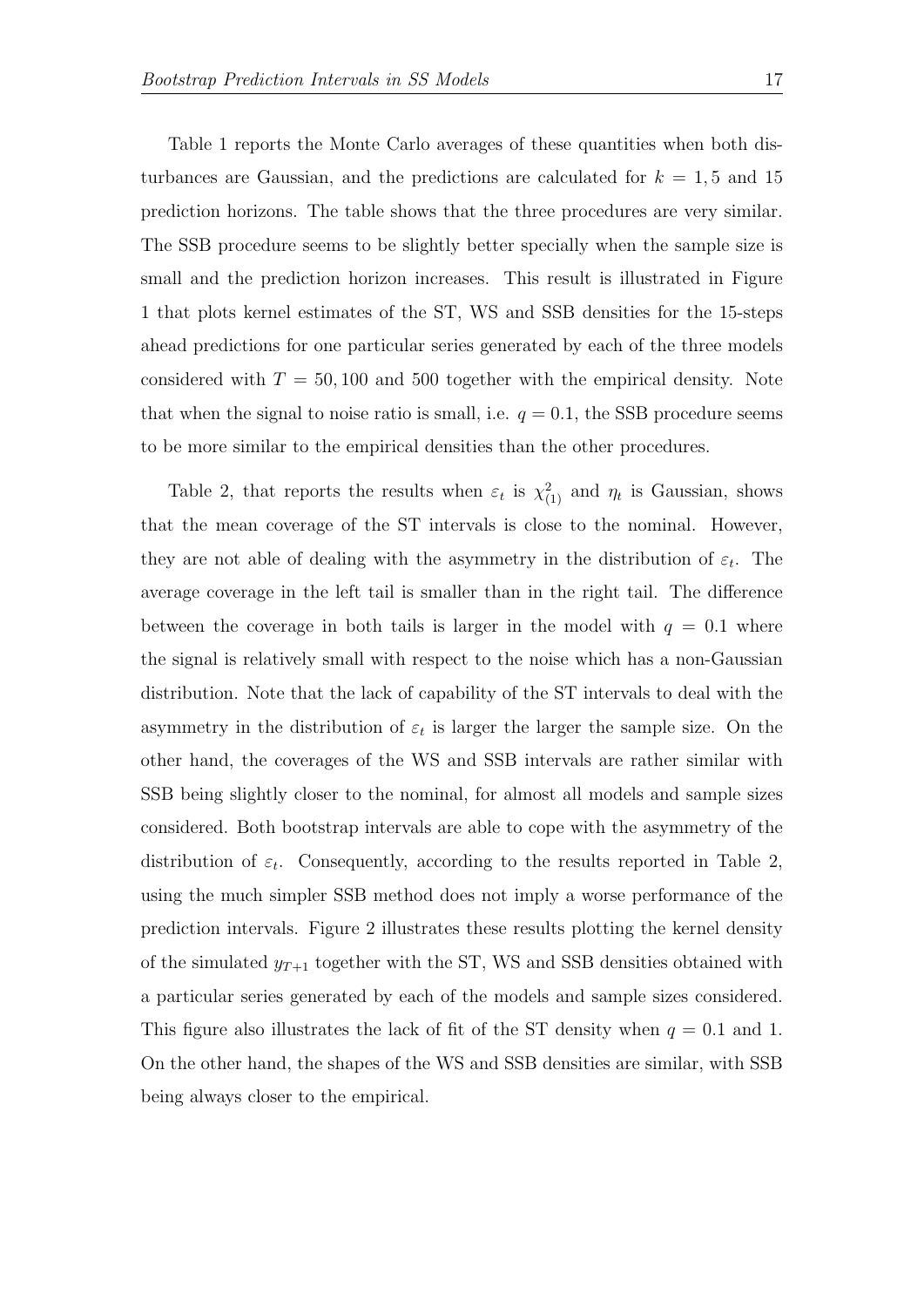<span id="page-18-0"></span>

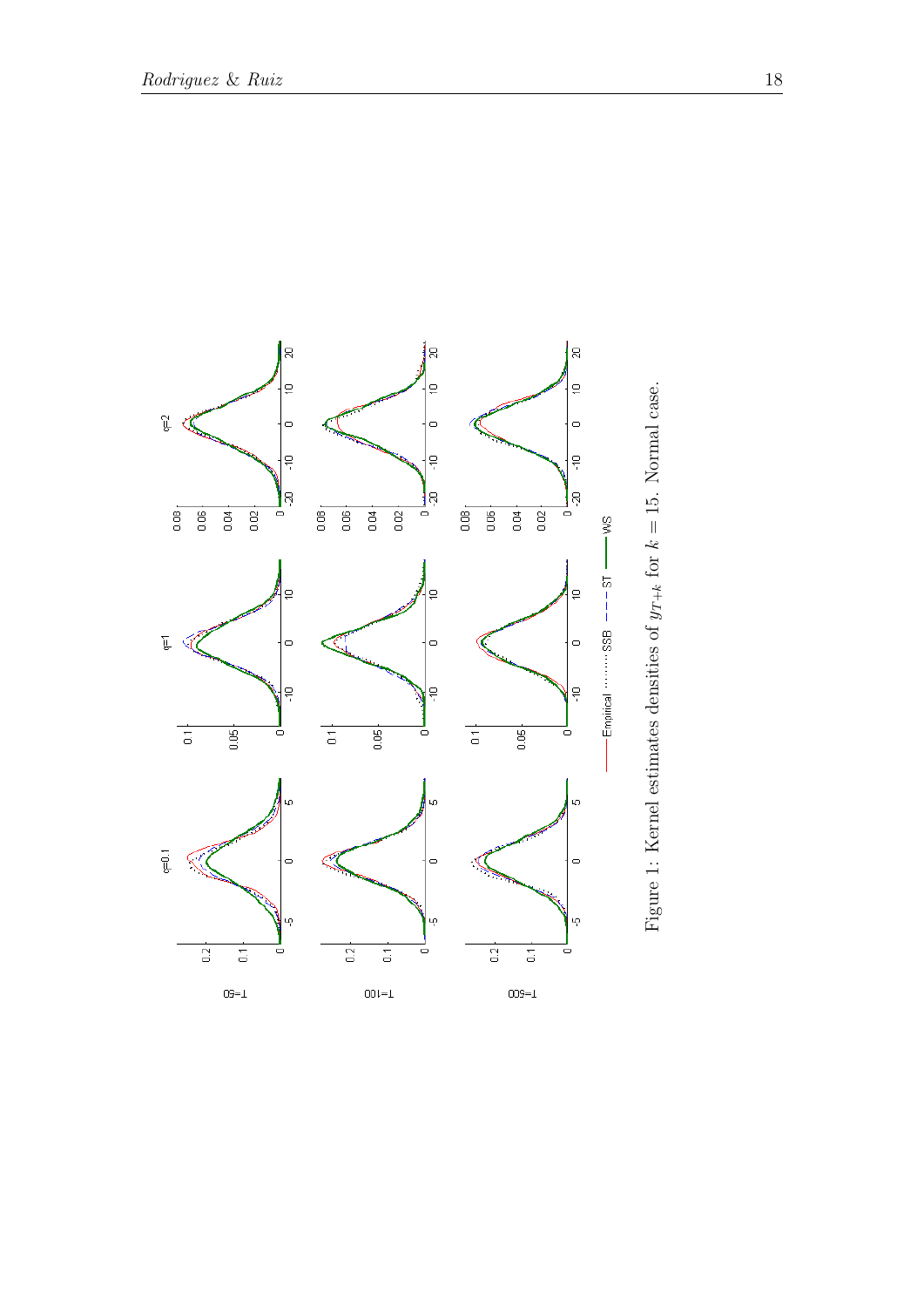<span id="page-19-0"></span>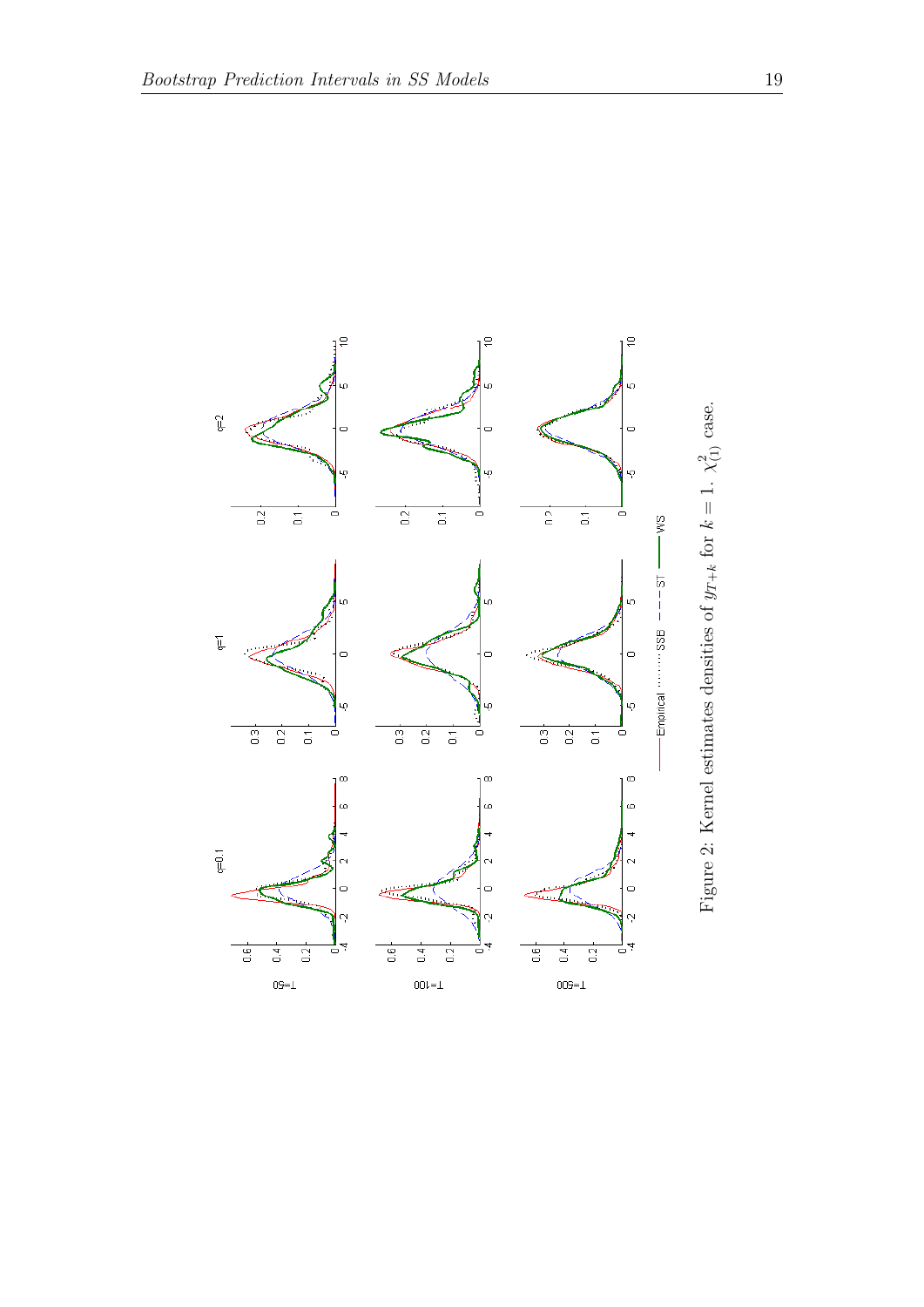# 5 Application

We illustrate the performance of the proposed procedure to construct bootstrap prediction intervals by implementing it on the standardized quarterly mortgages change in home equity debt outstanding, unscheduled payments, observed from 1st quarter of 1991 to the 2nd quarter of 2007 (Mortgages). The series is plotted in the panel (a) of Figure [3,](#page-21-0) which shows that it is not stationary. Its first differences are plotted in panel (b) together with its correlogram and partial correlogram, in panel (c). The pattern of the sample correlations and the partial correlations suggests that a moving average process of order one may represent adequately the dependence on the first differences of the series. Consequently, the local level model in [\(4\)](#page-6-3) could be adequate for fitting the series of Mortgages. On the other hand, Table [3](#page-20-0) reports several descriptive statistics for the first differences of Mortgages. This series shows excess of kurtosis and positive asymmetry with a non-Gaussian distribution reflected in small p-values for the Jarque-Bera and the Lilliefors tests for Normality.

| Series                | $\Delta$ (Mortgage) |
|-----------------------|---------------------|
|                       | (USD billions)      |
| Sample Size           | 65                  |
| Mean                  | 0.02                |
| Standard Dev.         | 0.65                |
| Skewness              | 0.38                |
| Kurtosis              | 4.16                |
| Jarque-Bera (p-value) | 0.008               |
| Lillilifors (p-value) | 0.004               |
| $Q(20)$ (p-value)     | 0.750               |

<span id="page-20-0"></span>Table 3: Descriptive statistics

We use the observations from the 1st quarter of 1991 up to the 1st quarter of 2001,  $T = 61$ , for fitting the model, leaving the rest of them for evaluating the sample forecast performance of the procedure.

The QML estimates of the parameters are given by  $\hat{\sigma}_{\varepsilon}^2 = 0.126$  and  $\hat{q} = 0.671$ . These estimates are used for running the Kalman filter, to obtain estimates the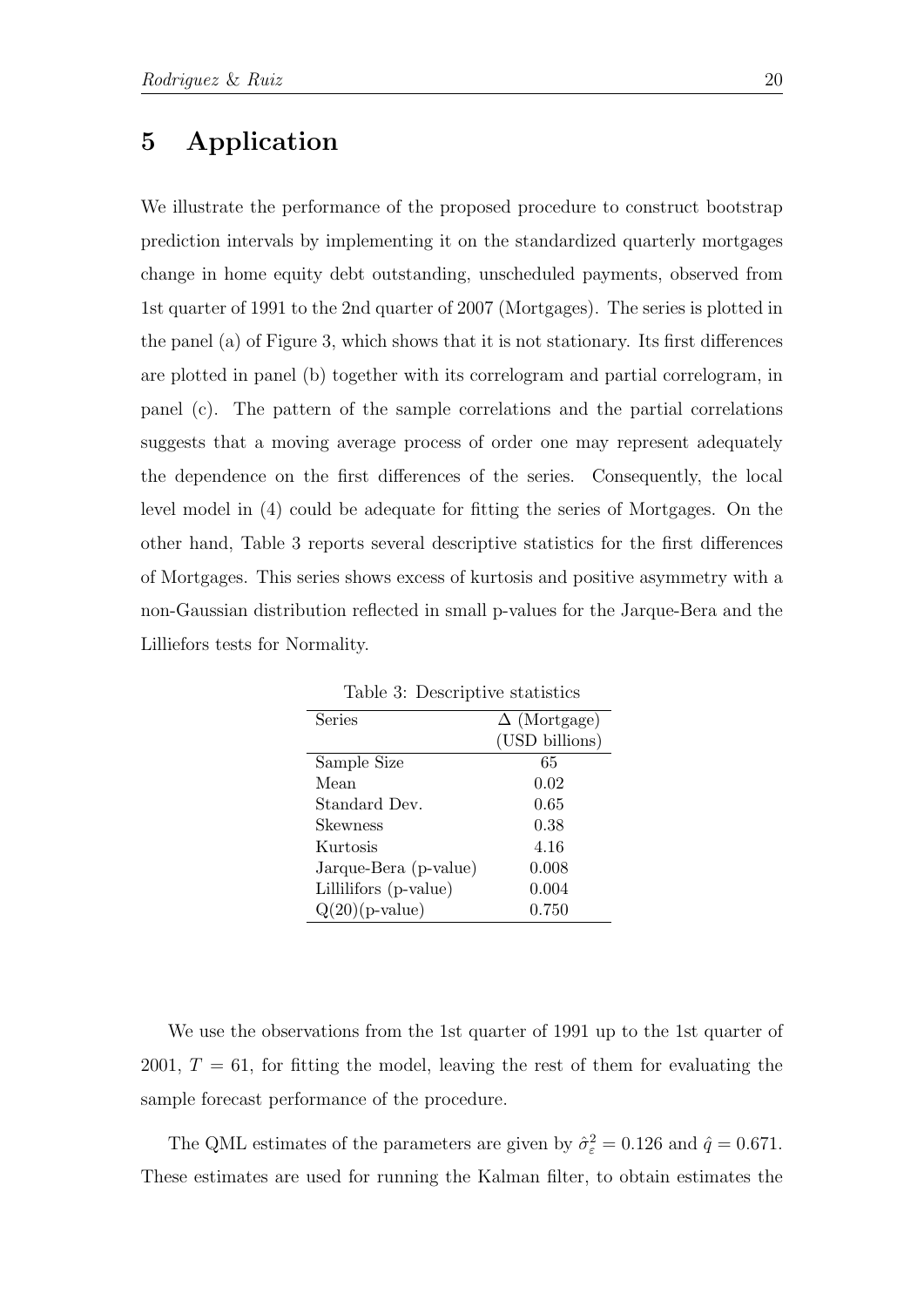

<span id="page-21-0"></span>Figure 3: (a) The Mortgages series. (b) First difference of Mortgages. (c) Sample Autocorrelation and Partial-Autocorrelation of the first difference of the Mortgages data.

innovations and their variances. Figure [4](#page-22-0) plots the correlogram and a kernel estimates of the density of the within sample standardized one-step ahead errors.

The correlations and partial correlations are not any longer significant. However, the density of the errors suggests that they are obviously far from Normality. Therefore, the local level model seems appropriate to represent the dependencies in the conditional mean of the Mortgages series although for predicting future values it is convenient to implement a procedure that takes into in account the non-Normality of the errors. We construct prediction intervals up to 5 steps ahead using the ST, WS and SSB procedures. The resulting intervals are plotted in Figure [5](#page-23-0) together with the observed values of the Mortgages series. First, observe that the two bootstrap procedures generate very similar intervals which are wider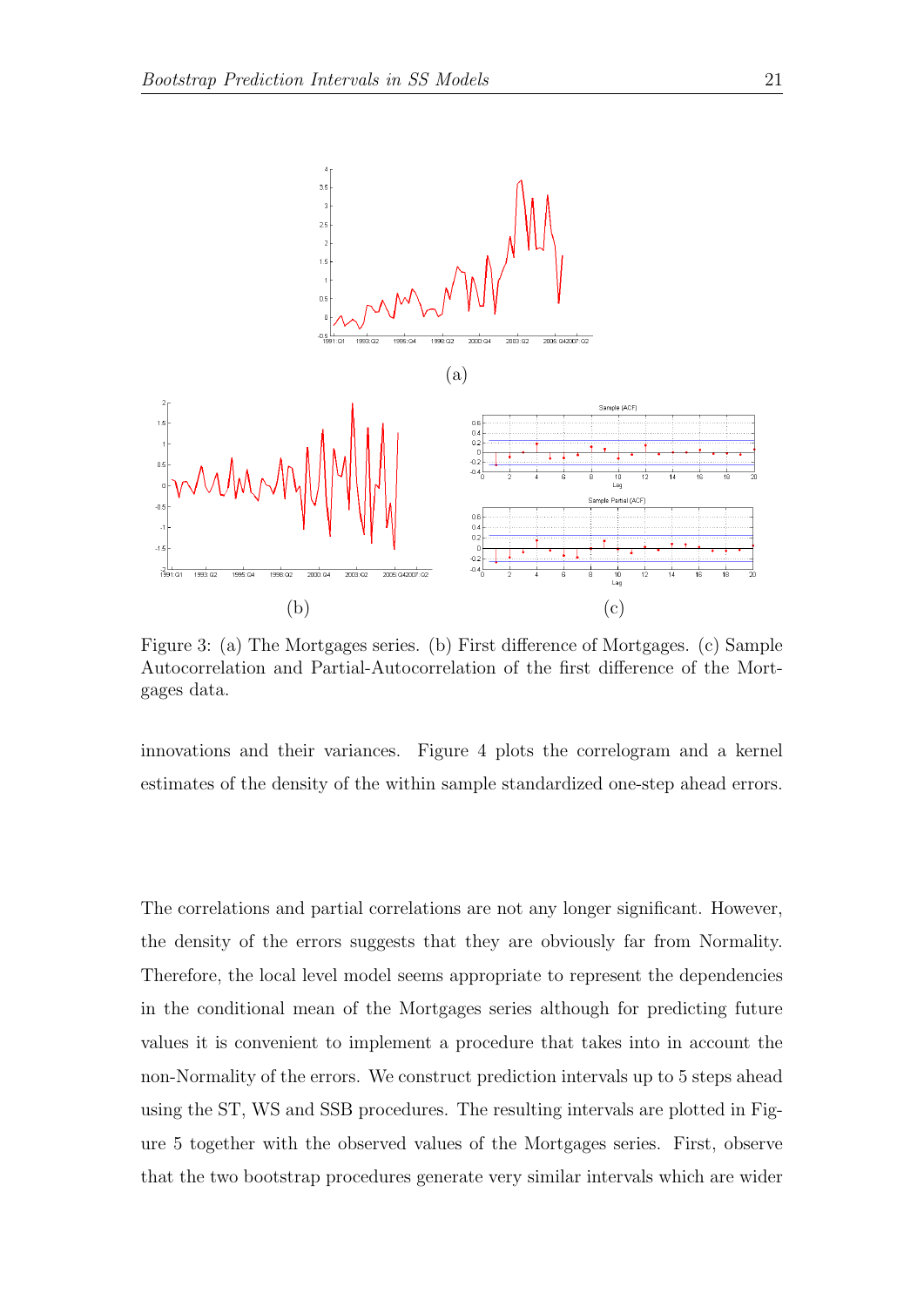

<span id="page-22-0"></span>Figure 4: (a) Sample Autocorrelation and Partial-Autocorrelation of standardized one-step ahead error. (b) Empirical density and histogram for the standardized one-step ahead error.

than the ST intervals, as expected given that they incorporate the uncertainty due to parameter estimation. For two prediction horizons, the observations corresponding to the 2nd quarter of 2006 and the 1st quarter of 2007, fall outside the ST prediction interval. However, both bootstrap procedures still contain these two values. It is important to note that although bootstrap procedures are computational intensive, in this application with  $B = 2000$  bootstrap replicates, the BSS procedure requires 110 seconds using a MATLAB algorithm in an AMD Athlon 2.00GHz processor of a PC desktop with 2.00Gb of RAM. However, the [Wall and](#page-26-0) [Stoffer](#page-26-0) [\(2002\)](#page-26-0) bootstrap procedure requires 160 seconds. There is a reduction of 31% in the computer time required.

# 6 Conclusion

This paper proposes a new procedure to obtain bootstrap prediction intervals in the context of State Space models. Bootstrap intervals are of great interest when predicting future values of a series of interest as they are able to incorporate parameter uncertainty and do not rely on any particular assumption on the error distribution. [Wall and Stoffer](#page-26-0) [\(2002\)](#page-26-0) propose a bootstrap procedure to obtain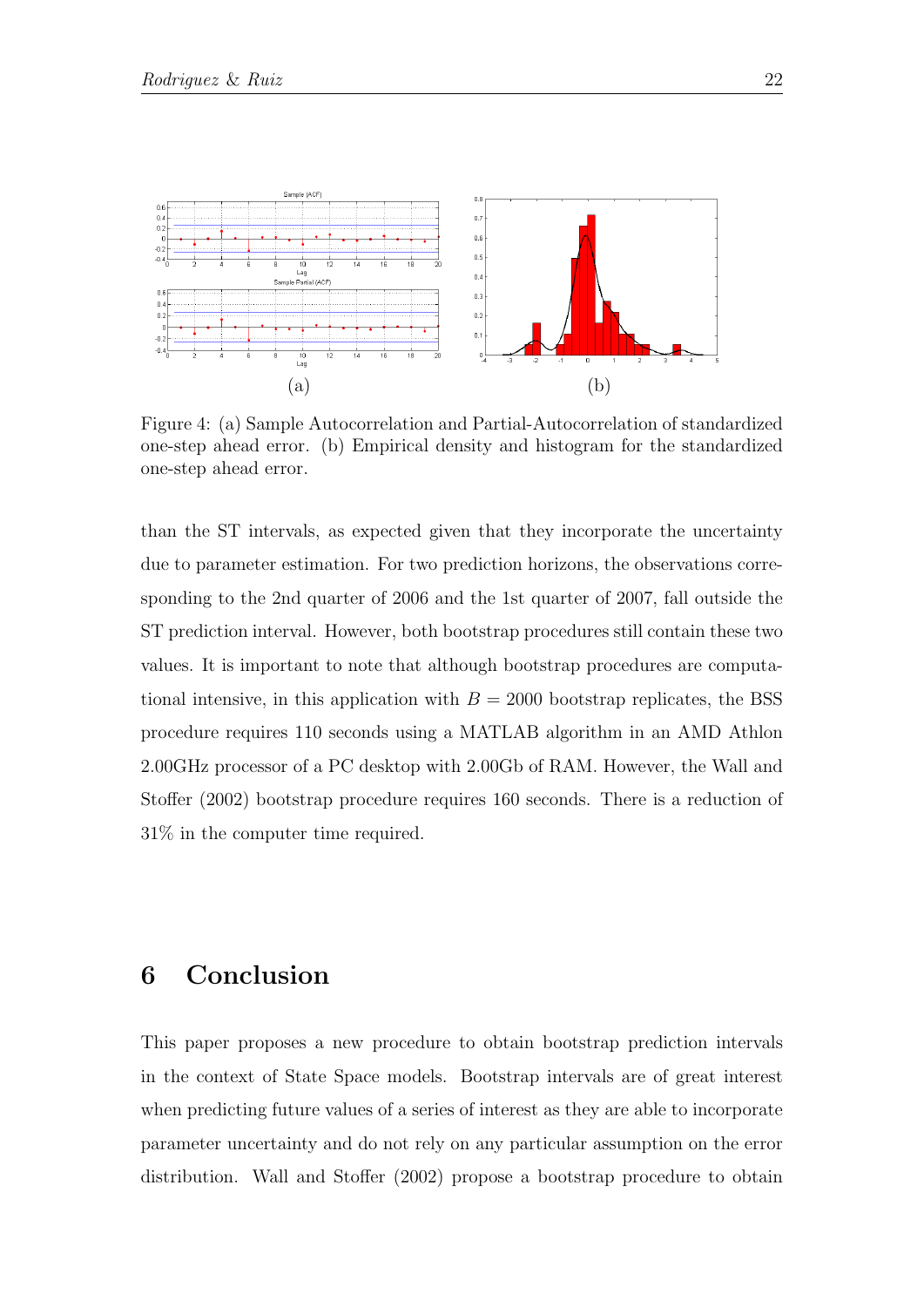

<span id="page-23-0"></span>Figure 5: Bootstrap and standard prediction intervals for the out of sample forecasting evaluation for Mortgage series.

the density of the prediction errors in two steps. First, the uncertainty due to parameter estimation is taken into in account and then the uncertainty due to the distribution of the prediction error is considered. Furthermore, their procedure is implemented using the backward representation of the model in order to keep fixed the last observations of the series when bootstrapping the parameter estimates.

The procedure proposed in this paper has three advantages. First, it is based on obtaining directly the density of future observations instead of the density of the errors. Furthermore, this density is obtained in one single step that incorporate simultaneously the uncertainty due to the parameters estimation and the uncertainty due to the error distribution. Finally and more important, the bootstrap procedure proposed in this paper does not rely on the backward representation. As a consequence, our procedure is much simpler from a computational point of view and can be extended to models without a backward representation.

We analyze the small sample behavior of the proposed bootstrap intervals and compare it with those of the intervals proposed by [Wall and Stoffer](#page-26-0) [\(2002\)](#page-26-0) and the intervals based on assuming known parameters and a Normal distribution of the errors. We show that our procedure, although much simpler, has slightly better properties than the bootstrap intervals of [Wall and Stoffer](#page-26-0) [\(2002\)](#page-26-0). As expected,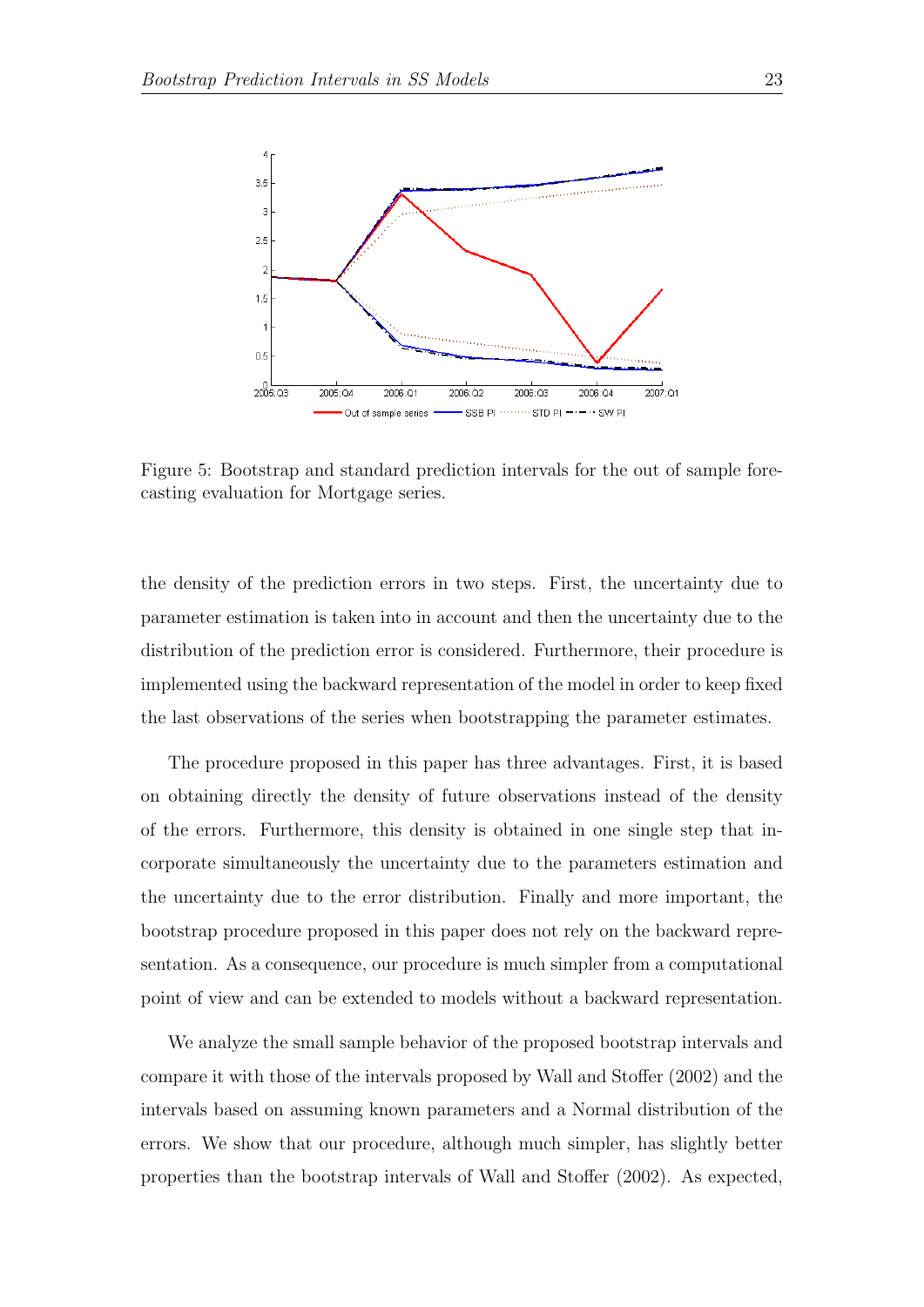we also show that bootstrap intervals are more adequate than standard intervals mainly in the presence of non-Normal errors. In general, the standard intervals are thinner than expected to have the nominal coverage and cannot deal with asymmetries.

Finally, our proposed bootstrap procedure to obtain prediction intervals in State Space models is illustrated by implementing it to obtain intervals for future values of a series of Mortgages modelled by the local level model. We show that there is an important improvement in terms of computer time when implementing our proposed procedure with respect to implementing the procedure proposed by [Wall and Stoffer](#page-26-0) [\(2002\)](#page-26-0).

When fitting State Space models to represent the dynamic evolution of a time series, it is often of interest to obtain prediction not only of future values of the series but also of future values of the unobserved states. We are also working on the adequacy of the proposed bootstrap prediction intervals when implemented with this goal. A issue left for further research is the implementation of the proposed procedure when the system of matrices are time-varying.

# References

- <span id="page-24-3"></span>Anderson, B. D. O. and J. B. Moore (1979). Optimal Filtering. Prentice-Hall, Inc., Englewood Cliffs.
- <span id="page-24-0"></span>Ball, L., S. G. Cecchetti, and R. J. Gordon (1990). Inflation and uncertainty at short and long horizons. Broking Papers on Economic Activity 1990, 215–254.
- <span id="page-24-1"></span>Broto, C. and E. Ruiz (2006). Using auxiliary residuals to detect conditional heteroscedasticity in inflaction. Manuscript, Universidad Carlos III de Madrid.
- <span id="page-24-2"></span>Cavaglia, S. (1992). The persistence of real interest differentials: A Kalman filtering approach. Journal of Monetary Economics 29, 429–443.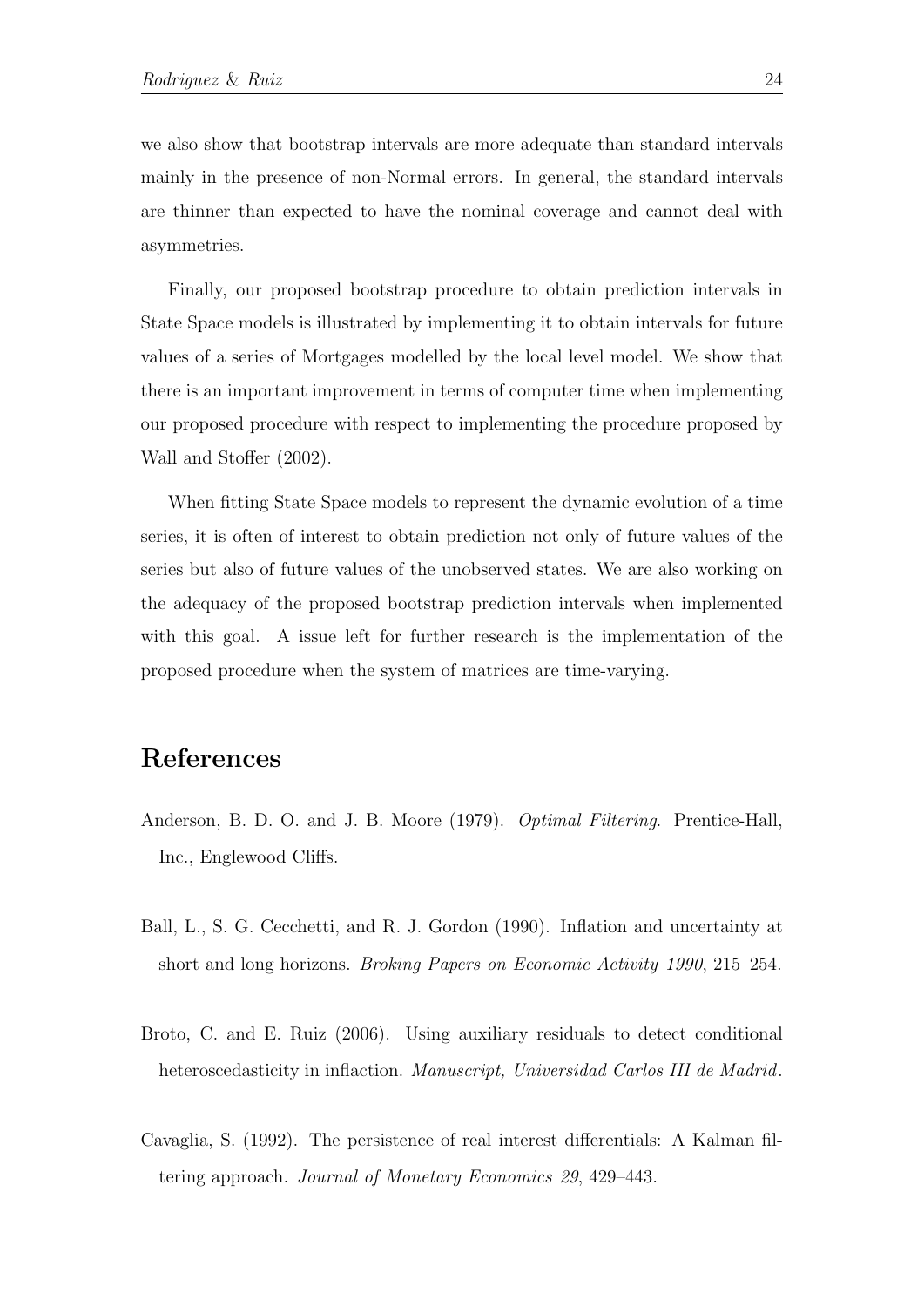- <span id="page-25-1"></span>Durbin, J. and S. J. Koopman (2001). Time Series Analysis by State Space Methods. New York: Oxford University Press.
- <span id="page-25-9"></span>Efron, B. (1987). Better bootstrap confidence intervals. Journal of the American Statistical Association 82, 171–185.
- <span id="page-25-2"></span>Evans, M. (1991). Discovering the link between inflation rates and inflation uncertainty. Journal of Money, Credit and Banking 23, 169–184.
- <span id="page-25-0"></span>Harvey, A. C. (1989). Forecasting, Structural Time Series Models and the Kalman Filter. Cambridge: Cambridge University Press.
- <span id="page-25-5"></span>Harvey, A. C., E. Ruiz, and N. G. Shephard (1994). Multivariate stochastic variance models. The Review of Economic Studies 61, 247–264.
- <span id="page-25-3"></span>Kim, C. J. (1993). Unobserved-component time series models with markovswitching heterskedasticity: Changes in regimen and the link between inflation rates and inflation uncertainty. Journal of Business and Economic Statistics 11, 341–349.
- <span id="page-25-7"></span>Pascual, L., J. Romo, and E. Ruiz (2004). Bootstrap predictive inference for ARIMA processes. Journal of Time Series Analysis 25, 449–465.
- <span id="page-25-8"></span>Pfeffermann, D. and R. Tiller (2005). Bootstrap approximation to prediction MSE for State-Space models with estimated parameters. Journal of Time Series Analysis 26, 893–916.
- <span id="page-25-4"></span>Taylor, S. J. (1982). Financial returns modelled by the product of two stochastic processes, a study of daily sugar prices, 1961-78. In Anderson (Ed.), Time Series Analysis : Theory and Practice 1, pp. 203–226. North Holland, Amsterdam.
- <span id="page-25-6"></span>Thombs, L. A. and W. R. Schucany (1990). Bootstrap prediction intervals for autoregression. Journal of the American Statistical Association 85, 486–492.